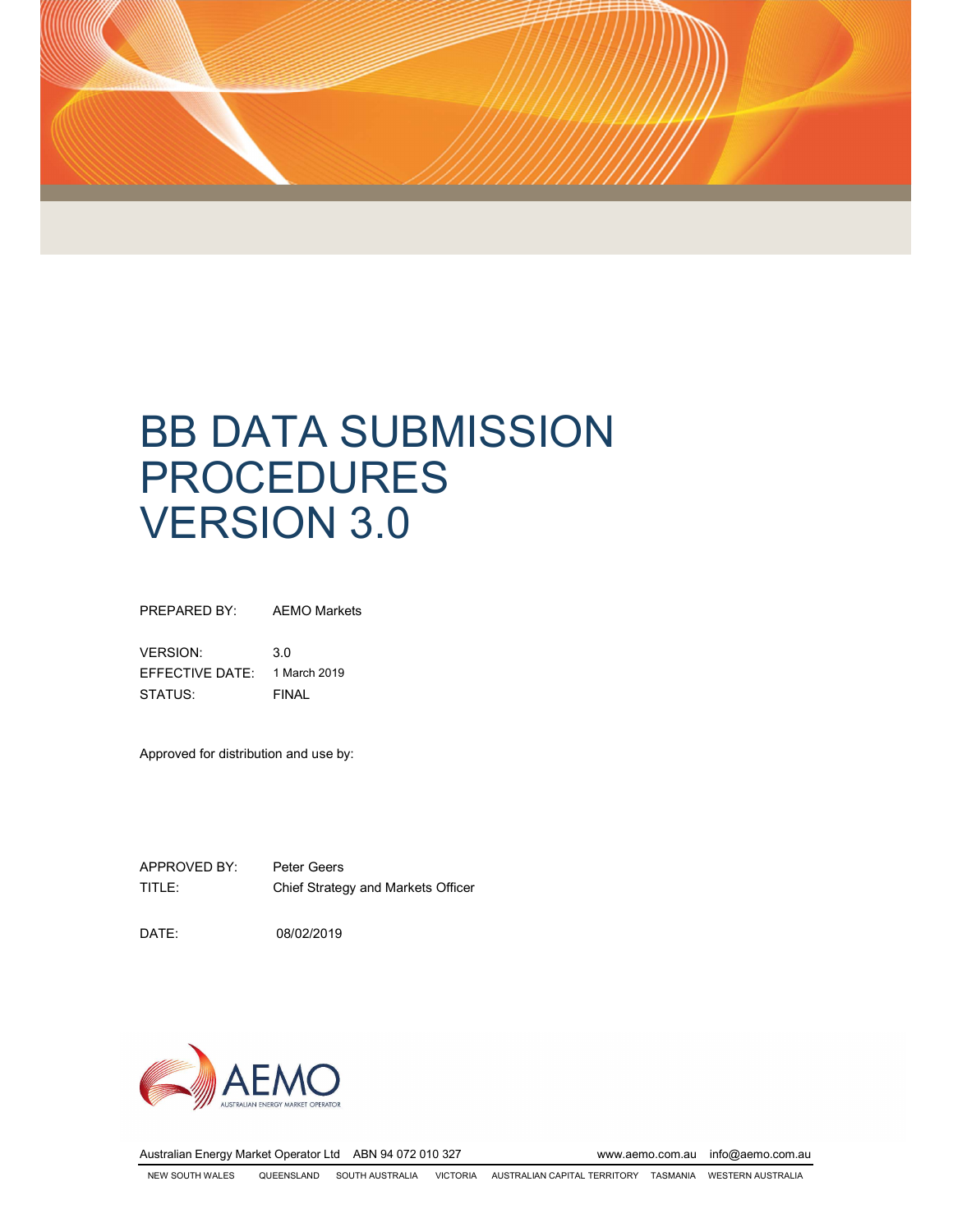

# VERSION RELEASE HISTORY

| <b>Version</b> | <b>Effective Date</b> | <b>Summary of Changes</b>                                                                                                                                                          |
|----------------|-----------------------|------------------------------------------------------------------------------------------------------------------------------------------------------------------------------------|
| 1.0            | 30 September 2018     | First issue                                                                                                                                                                        |
| 2.0            | 17 December 2018      | Updated for the National Gas (Capacity Trading and Auctions) Amendment<br><b>Rule 2018</b>                                                                                         |
| 3.0            | 1 March 2019          | Updated to include Auction Curtailment Notices and Daily Auction Curtailment<br>Notices as required under the National Gas (Capacity Trading and Auctions)<br>Amendment Rule 2018. |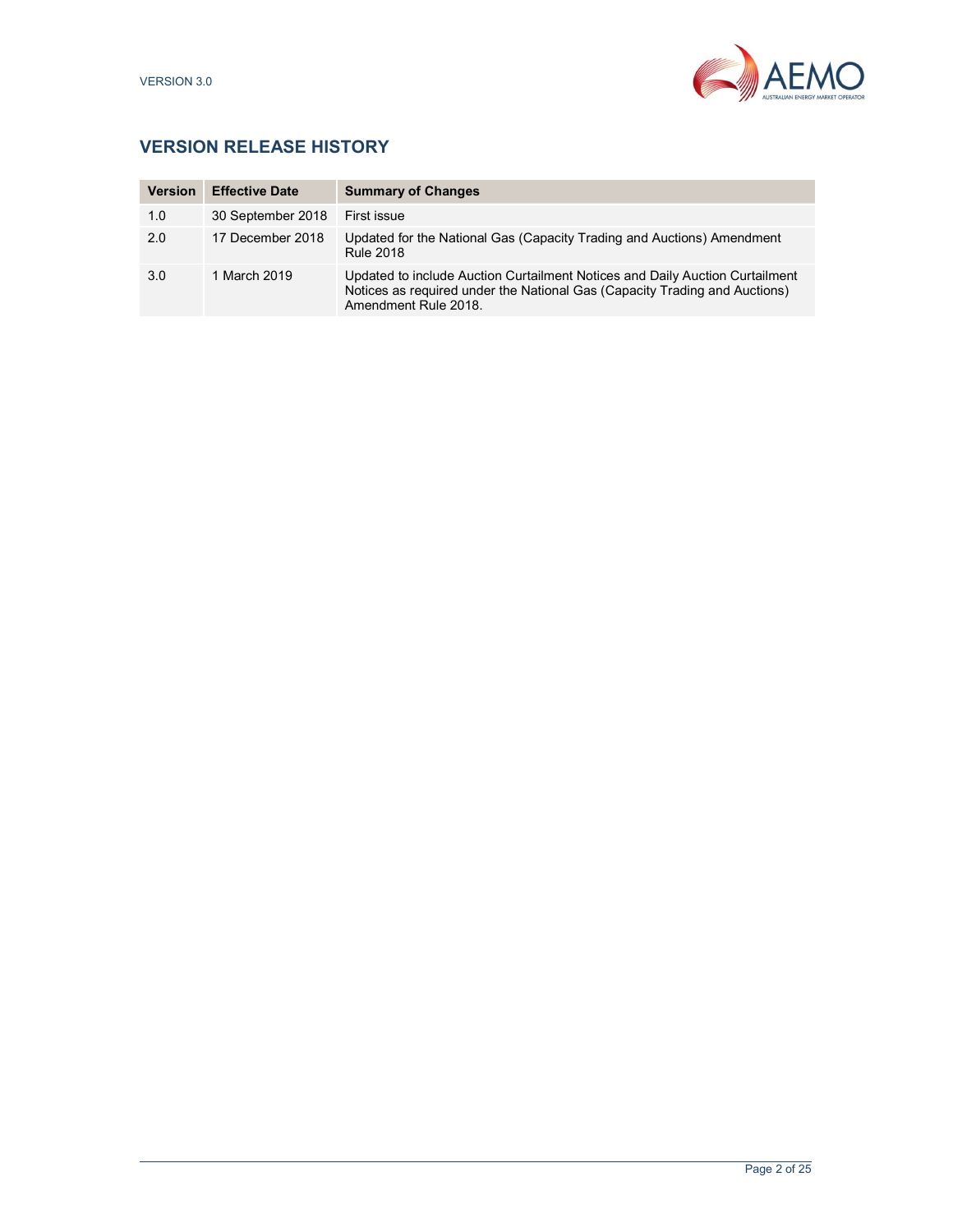



# **CONTENTS**

| $\mathbf{1}$ . | <b>OVERVIEW</b>                                   | 4                            |
|----------------|---------------------------------------------------|------------------------------|
| 1.1            | <b>Purpose</b>                                    | 4                            |
| 1.2            | Application                                       | 4                            |
| 1.3            | <b>Terminology and Definitions</b>                | 4                            |
| 1.4            | Interpretation of these Procedures                | 5                            |
| 2.             | <b>TECHNICAL OVERVIEW</b>                         | 6                            |
| 3.             | <b>DATA PROVISION REQUIREMENTS</b>                | $\overline{7}$               |
| 3.1            | <b>Facility and Connection Point Identifiers</b>  | 9                            |
| 4.             | <b>TRANSACTIONS</b>                               | 11                           |
| 4.1            | <b>Short Term Capacity Outlook</b>                | 11                           |
| 4.2            | Daily Production and Flow                         | $12 \overline{ }$            |
| 4.3            | Daily Storage                                     | 14                           |
| 4.4            | <b>Connection Point Nameplate Rating</b>          | 14                           |
| 4.5            | <b>Linepack Capacity Adequacy</b>                 | 15                           |
| 4.6            | <b>Medium Term Capacity Outlook</b>               | 15                           |
| 4.7            | <b>Nameplate Rating</b>                           | 18                           |
| 4.8            | Nominations and Forecasts                         | 19                           |
| 4.9            | Secondary Pipeline Capacity Bid and Offer Summary | 20                           |
| 4.10           | <b>Secondary Pipeline Capacity Trade Summary</b>  | Error! Bookmark not defined. |
| 4.11           | <b>Uncontracted Capacity Outlook</b>              | 20                           |
| 4.12           | <b>BB Capacity Transaction</b>                    | 22                           |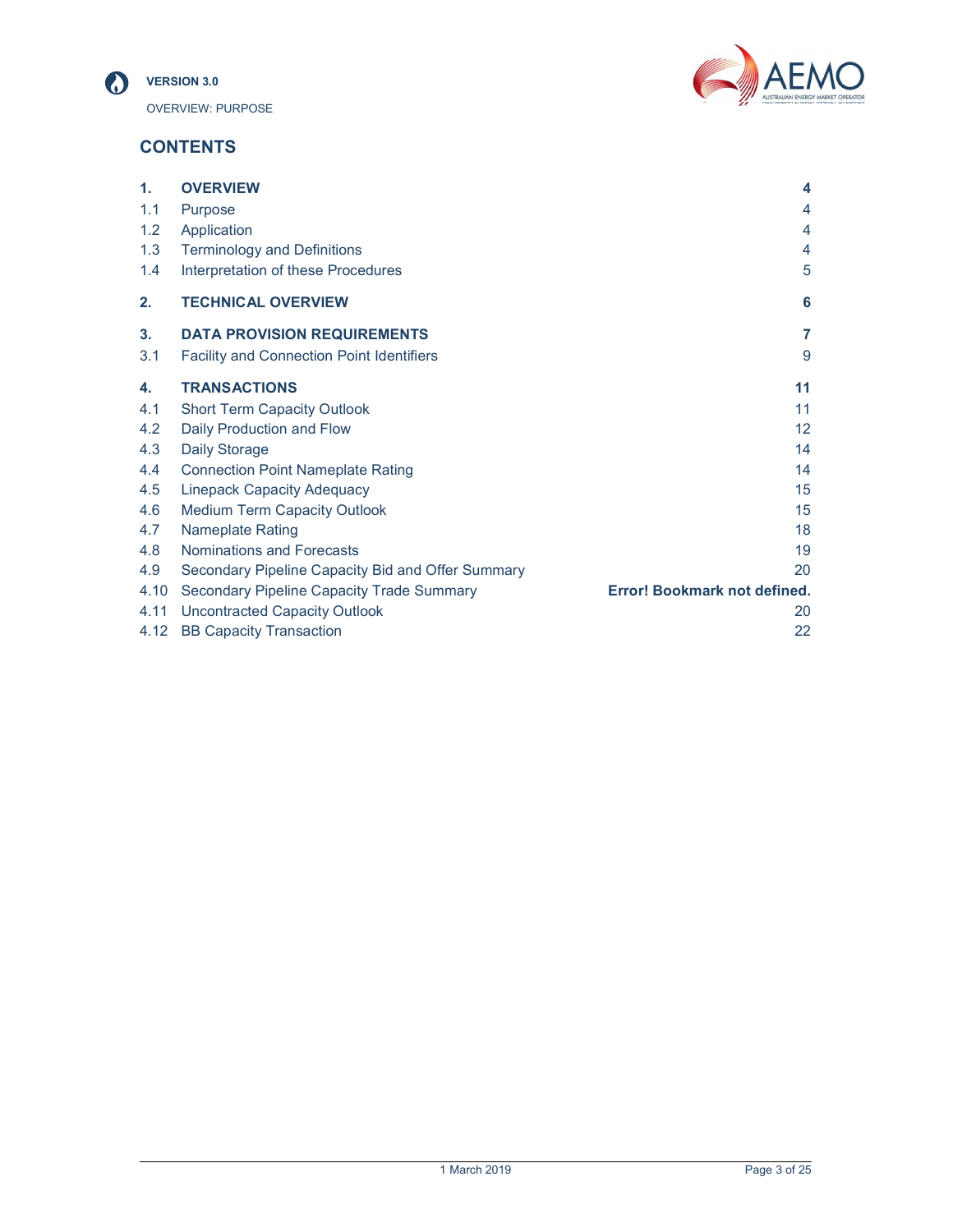



# 1. OVERVIEW

# 1.1 Purpose

These BB Data Submission Procedures specify the requirements for submitting the following information to AEMO for the Natural Gas Services Bulletin Board:

- BB reporting entities to submit forecast and actual data and information on curtailed quantities of auction services; and
- capacity sellers or their agents to submit capacity transaction information.

These BB Data Submission Procedures form part of the BB Procedures. If there is any inconsistency between these BB Data Submission Procedures and the document named the 'BB Procedures', the document named the 'BB Procedures' prevails.

In relation to transitional compression facilities:

- these BB Data Submission Procedures specify the requirements for registered transportation service providers for transitional compression facilities to submit forecast and actual data to AEMO for the Natural Gas Services Bulletin Board;
- these BB Data Submission Procedures should be read in conjunction with section 25 of the Capacity Transfer and Auction Procedures; and
- if there is any inconsistency between these BB Data Submission Procedures and the Capacity Transfer and Auction Procedures, the Capacity Transfer and Auction Procedures prevail.

# 1.2 Application

These BB Data Submission Procedures apply to AEMO and each person to whom they are expressed to apply under the National Gas Law or Rules.

These BB Data Submission Procedures also apply to the *transportation service provider* for a transitional compression facility registered with AEMO under the Capacity Transfer and Auction Procedures in accordance with section 91BRR of the Law.

# 1.3 Terminology and Definitions

The words, phrases and abbreviations set out below have the meanings set out opposite them when used in these BB Data Submission Procedures. Terms defined in the National Gas Law or the Rules have the same meanings in these BB Data Submission Procedures unless otherwise specified in this clause. Those terms are intended to be identified in these BB Data Submission Procedures by italicising them, but failure to italicise a defined term does not affect its meaning.

| 1.0.1<br><b>ADDIEVIQUOIIS</b> |                                                                                                                                                                                                                        |  |  |  |
|-------------------------------|------------------------------------------------------------------------------------------------------------------------------------------------------------------------------------------------------------------------|--|--|--|
| Abbreviation                  | <b>Abbreviation explanation</b>                                                                                                                                                                                        |  |  |  |
| <b>AEMO</b>                   | Australian Energy Market Operator.                                                                                                                                                                                     |  |  |  |
| <b>API</b>                    | Application Programming Interface.                                                                                                                                                                                     |  |  |  |
| <b>BB</b>                     | The Natural Gas Services Bulletin Board.                                                                                                                                                                               |  |  |  |
| <b>CSV</b>                    | Comma Separated Values. Stores tabular data (numbers and text) in plain-text form. Plain<br>text means the content is a sequence of characters, with no data that has to be interpreted<br>instead, as binary numbers. |  |  |  |
| <b>FTP</b>                    | File Transfer Protocol – a protocol that allows users to copy files between any systems they<br>can reach on the network.                                                                                              |  |  |  |
| <b>HTTPS</b>                  | Hypertext Transfer Protocol over SSL.                                                                                                                                                                                  |  |  |  |
| <b>JSON</b>                   | JavaScript Object Notation.                                                                                                                                                                                            |  |  |  |
| <b>RESTful</b>                | Representational State Transfer.                                                                                                                                                                                       |  |  |  |

1.3.1 Abbreviations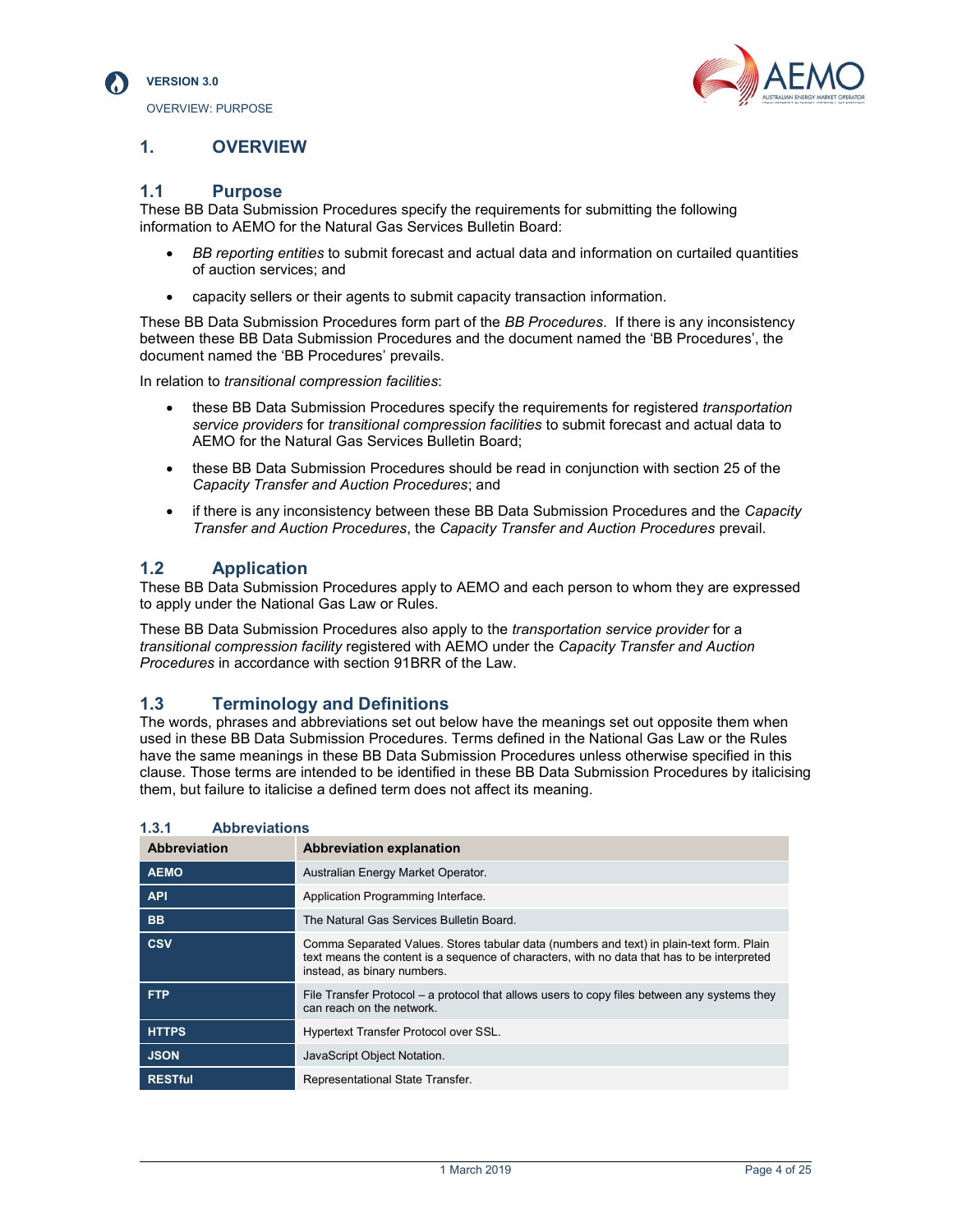

## VERSION 3.0





| <b>Abbreviation</b> | Abbreviation explanation  |
|---------------------|---------------------------|
| L URL               | Uniform Resource Locator. |

| 1.3.2<br>Terms                                |                                                                                                                                                                                                                                                                                                                                                          |
|-----------------------------------------------|----------------------------------------------------------------------------------------------------------------------------------------------------------------------------------------------------------------------------------------------------------------------------------------------------------------------------------------------------------|
| Term                                          | <b>Definition</b>                                                                                                                                                                                                                                                                                                                                        |
| <b>Authorised User</b>                        | A person authorised by a BB reporting entity to submit information to the Bulletin Board for<br>that BB reporting entity.                                                                                                                                                                                                                                |
| <b>BB</b> facility                            | BB facility within this document includes a BB facility as defined under Part 18 of the<br>National Gas Rules and transitional compression facilities.                                                                                                                                                                                                   |
| <b>BB</b> repoting entity                     | BB reporting entity within this document includes BB reporting entity as defined under Part<br>18 of the National Gas Rules and a transportation service provider for a transitional<br>compression facility registered with AEMO under the Capacity Transfer and Auction<br><i>Procedures</i> in accordance with section 91BRR of the National Gas Law. |
| <b>Connection Point</b>                       | A receipt point or delivery point or, in relation to a transitional compression facility, a<br>compression delivery point or compression receipt point.                                                                                                                                                                                                  |
| <b>BB Procedures</b>                          | The BB Procedures made under Part 18 of the National Gas Rules, which comprise of the<br>document named the BB Procedures and these BB Data Submission Procedures.                                                                                                                                                                                       |
| <b>Declared Transmission</b><br><b>System</b> | The Declared Transmission System (DTS), also known as the Victorian Transmission<br>System (VTS), transports natural gas within Victoria, supplying the Melbourne metropolitan<br>area and country areas.                                                                                                                                                |
| e-Hub                                         | API Web Portal and the API Gateway for both electricity and gas.                                                                                                                                                                                                                                                                                         |
| <b>Rules</b>                                  | The National Gas Rules.                                                                                                                                                                                                                                                                                                                                  |

## 1.4 Interpretation of these Procedures

The following principles of interpretation apply to these BB Data Submission Procedures unless otherwise expressly indicated:

(a) These BB Data Submission Procedures are subject to the principles of interpretation set out in Schedule 2 of the National Gas Law.

- (b) References to time are references to Australian Eastern Standard Time.
- (c) References to rules or sub-rules are to the relevant provision in the Rules.
- (d) A reference to a change in capacity or quantity includes an increase or decrease.

(e) Where these Procedures contain a summary of a Rule in italics, the summary is for ease of reference only and does not form part of the Procedures.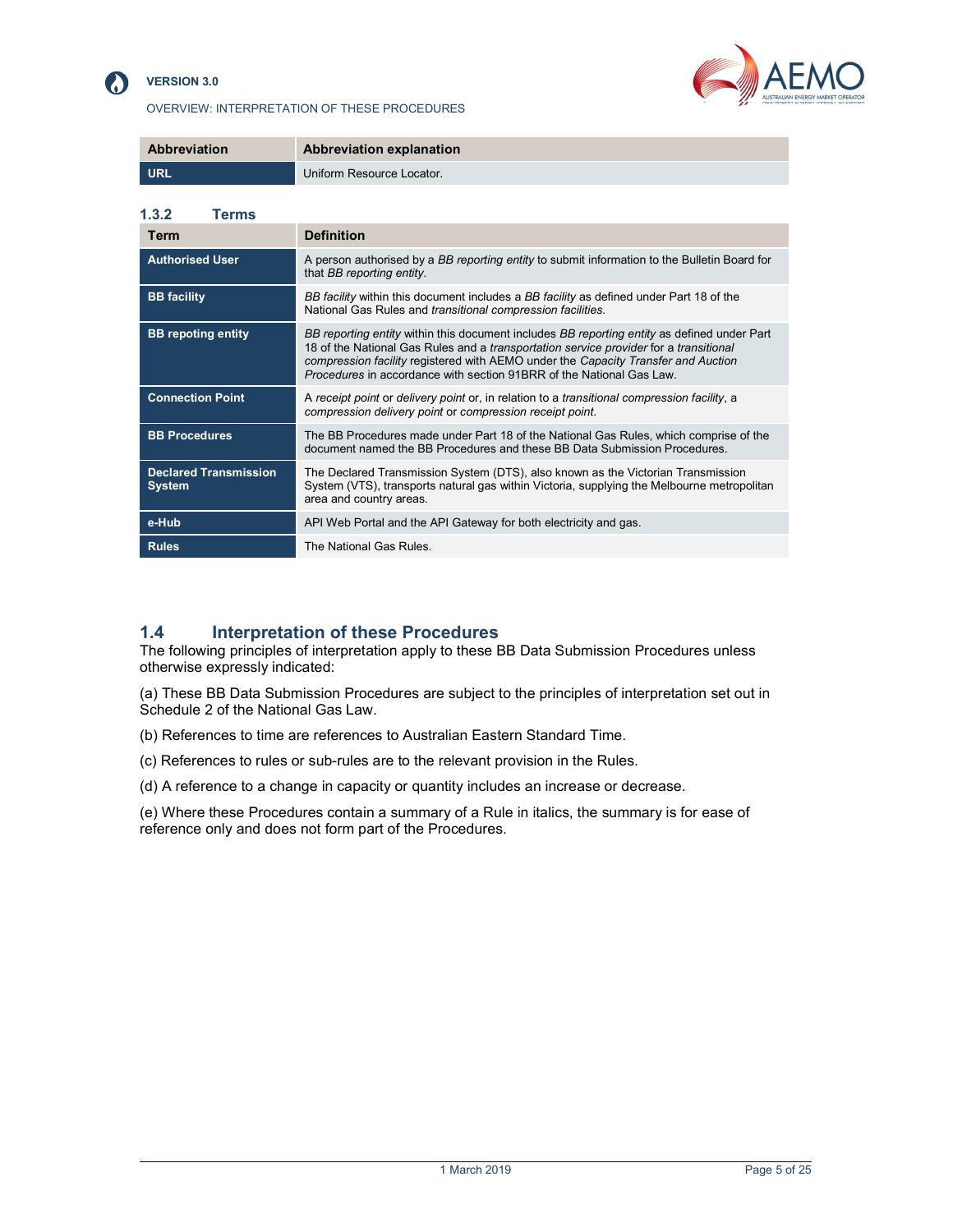

#### VERSION 3.0

TECHNICAL OVERVIEW: INTERPRETATION OF THESE PROCEDURES



## 2. TECHNICAL OVERVIEW

The provision of data from BB reporting entities to the BB in these BB Data Submission Procedures are explained and divided into two key areas:

- Data transfer formats which includes the form, validation rules, and timing of submissions.
- Data transfer mechanisms to submit data to the BB, and how the success and failure of those submissions is communicated back to the submitter.

There are several methods available to submit data to the BB:

- BB website file upload: CSV file upload using the BB website upload page.
- CSV file transfer using FTP: CSV file upload using FTP.
- RESTful web services: HTTP POST request using a RESTful interface.

Any of the above-mentioned methods may be used depending on the IT systems and requirements of the BB reporting entity.

All BB reporting entities submitting data to the BB must be registered in accordance with the Rules to be given access credentials to the BB.

AEMO will only offer FTP as a means to submit transactions until September 30<sup>th</sup> 2019. Support for this submission method will not be extending past this date. BB reporting entities looking to automate submissions should transition to the HTTPS JSON content transfer mechanism.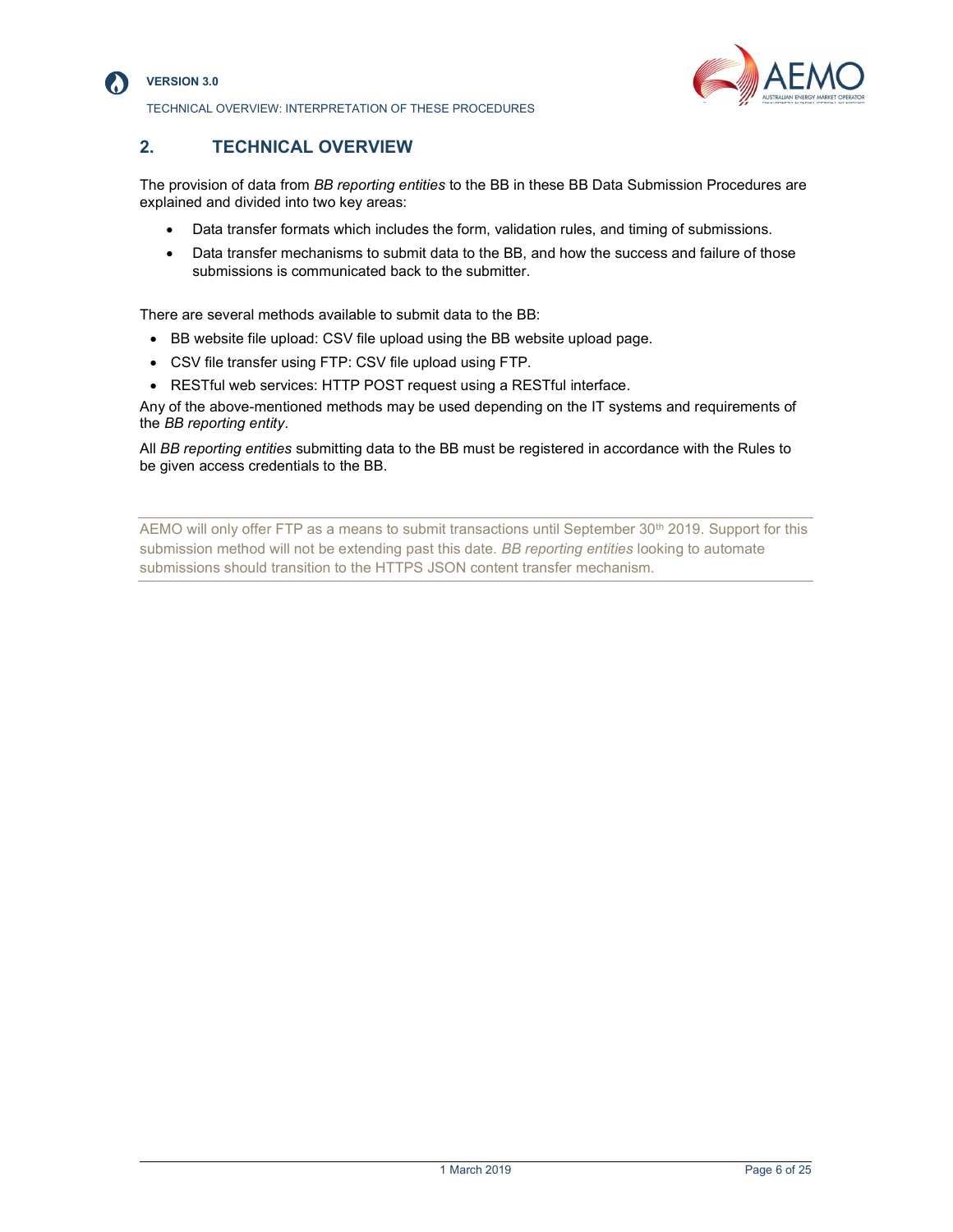

# 3. DATA PROVISION REQUIREMENTS

In addition to the requirements in the National Gas Rules and the document named the BB Procedures, these BB Data Submission Procedures specifies provision of data from BB reporting entities to the BB as required by the Rules. This information includes the form, requirements, and timing of submissions.

Table 1 summarises the transaction data responsibilities of all parties as defined within Division 5 of the Rules.

| Table 1 |  |  | <b>Transaction data responsibilities</b> |
|---------|--|--|------------------------------------------|
|---------|--|--|------------------------------------------|

| <b>BB Participant</b>                                       | <b>Description</b>                                                                                                                                                                                                                                                                                                                                                                                                                                                                                               | Reporting<br>frequency | Facility<br><b>Production Fac</b><br>Operators | Storage Facility<br>Operators | Pipeline Operators | cility<br>인<br>Transitional<br>ompression | Auction Facility<br>Operators | Capacity sellers | <b>Submission cut-off times</b>                                     |
|-------------------------------------------------------------|------------------------------------------------------------------------------------------------------------------------------------------------------------------------------------------------------------------------------------------------------------------------------------------------------------------------------------------------------------------------------------------------------------------------------------------------------------------------------------------------------------------|------------------------|------------------------------------------------|-------------------------------|--------------------|-------------------------------------------|-------------------------------|------------------|---------------------------------------------------------------------|
| <b>Transaction</b><br><b>Short Term Capacity</b><br>Outlook | Provides on each gas day D, the BB facility operator's good faith<br>estimate of the daily capacity of the BB facility for gas days D+1 to<br>$D+7$ .                                                                                                                                                                                                                                                                                                                                                            | Daily                  |                                                |                               |                    |                                           |                               |                  | 7:00 pm on gas day D.                                               |
| <b>Daily Production</b><br>and Flow                         | Provides on each gas day D, the BB facility operator's daily gas flow<br>data for injections and withdrawals at each connection point for gas<br>day D-1.                                                                                                                                                                                                                                                                                                                                                        | Daily                  |                                                |                               |                    |                                           |                               |                  | 1:00 pm on gas day D.                                               |
| <b>Daily Storage</b>                                        | Provides on each gas day D, the actual quantity of natural gas held<br>in each BB storage facility at the end of gas day D-1.                                                                                                                                                                                                                                                                                                                                                                                    | Daily                  |                                                |                               |                    |                                           |                               |                  | 1:00 pm on gas day D.                                               |
| <b>Connection Point</b><br>Nameplate Rating                 | Provides the nameplate rating for each gate station connection point<br>owned, controlled, or operated by the BB pipeline operator and<br>connected to each of its BB pipelines.<br>Where a gate station connection point that is connected to a BB<br>pipeline is not owned by the BB pipeline operator, the nameplate<br>rating will be provided by the BB pipeline operator if available.<br>Provide the nameplate rating for each connection point on a BB<br>pipeline or transitional compression facility. | Annually               |                                                |                               |                    |                                           |                               |                  | 31 March annually and<br>whenever the standing<br>capacity changes. |
| <b>Linepack Capacity</b><br>Adequacy                        | Provides on each gas day D, the BB pipeline or transitional<br>compression facility operator's Linepack Capacity Adequacy (LCA)<br>flag for gas days $D$ to $D+2$ .                                                                                                                                                                                                                                                                                                                                              | Daily                  |                                                |                               |                    |                                           |                               |                  | 7:00 pm on gas day D.                                               |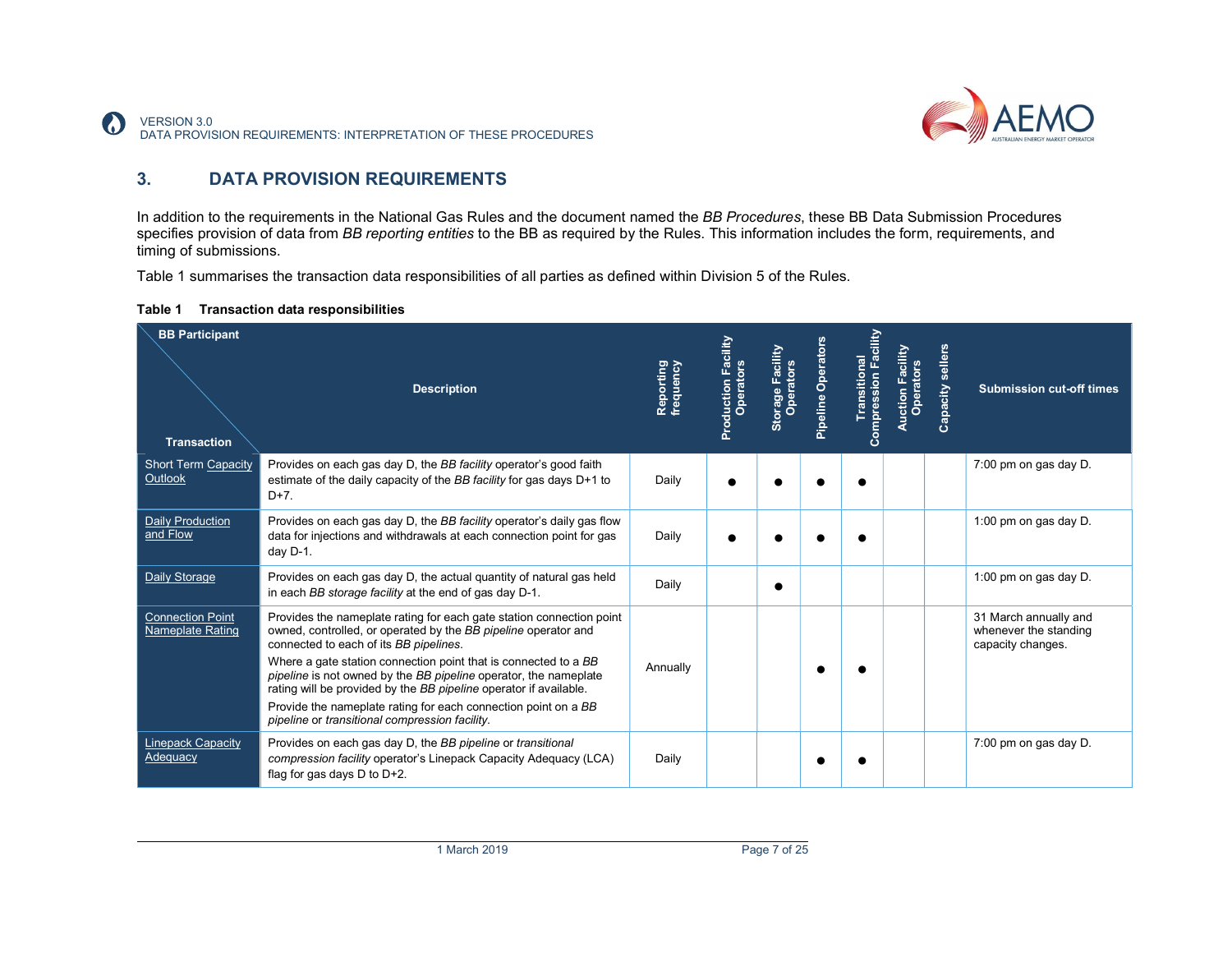

#### VERSION 3.0 DATA PROVISION REQUIREMENTS: INTERPRETATION OF THESE PROCEDURES

| <b>Medium Term</b><br><b>Capacity Outlook</b> | Provides details of any activity expected to affect the daily capacity<br>of a BB pipeline, BB production or BB storage facility in the next 12<br>months.                                                                                                                                                                                                                                                                                 | Adhoc    |  |  |           | Whenever the Medium Term<br>Capacity changes.                        |
|-----------------------------------------------|--------------------------------------------------------------------------------------------------------------------------------------------------------------------------------------------------------------------------------------------------------------------------------------------------------------------------------------------------------------------------------------------------------------------------------------------|----------|--|--|-----------|----------------------------------------------------------------------|
| <b>Nameplate Rating</b>                       | Provides the nameplate rating of each BB facility annually or<br>information about any planned permanent capacity reduction or<br>expansion due to modification of the BB facility.                                                                                                                                                                                                                                                        | Annually |  |  |           | 31 March annually and<br>whenever the standing<br>capacity changes.  |
| Nomination and<br>Forecasts                   | For BB pipelines forming part of a Declared Transmission<br>$\bullet$<br>System, provides on each gas day D, the aggregated<br>scheduled injections and withdrawals at each controllable<br>system point for gas days D+1 and D+2.<br>For all other BB facility operators, provides on each gas day D<br>$\bullet$<br>the aggregate nominated and forecast injections and<br>withdrawals at each connection point for gas days D+1 to D+6. | Daily    |  |  |           | 9:00 pm on gas day D.                                                |
| Uncontracted<br>Capacity Outlook              | Uncontracted primary pipeline capacity on BB pipelines for the<br>$\bullet$<br>next 12 months.<br>Note: This does not include BB pipelines in the Declared<br>Transmission System.<br>Uncontracted storage capacity on BB storage facilities for each<br>$\bullet$<br>of the next 12 months.<br>Uncontracted primary compression capacity on transitional<br>$\bullet$<br>compression facilities for each of the next 12 months.           | Monthly  |  |  |           | 7:00 pm on the last gas day<br>of each month.                        |
| <b>BB Capacity</b><br>Transaction             | Provides information on BB capacity transactions, excluding those<br>concluded through the gas trading exchange.                                                                                                                                                                                                                                                                                                                           | Ad hoc   |  |  | $\bullet$ | 7:00 pm on the day required<br>in Rule 190C (3)                      |
| <b>Auction curtailment</b><br>notice          | Provides a notice if an auction service is subject to curtailment in<br>respect of a gas day.                                                                                                                                                                                                                                                                                                                                              | Ad hoc   |  |  |           | As soon as practicable after<br>BB reporting entity becomes<br>aware |
| Daily auction service<br>curtailment notice   | Provides information about the amount of curtailed quantity of an<br>auction service for each BB Auction Facility.                                                                                                                                                                                                                                                                                                                         | Daily    |  |  |           | As per the Capacity Transfer<br>and Auction Procedures               |

## Legend

 $\Omega$ 

• Obligation under the Rules to provide data to AEMO.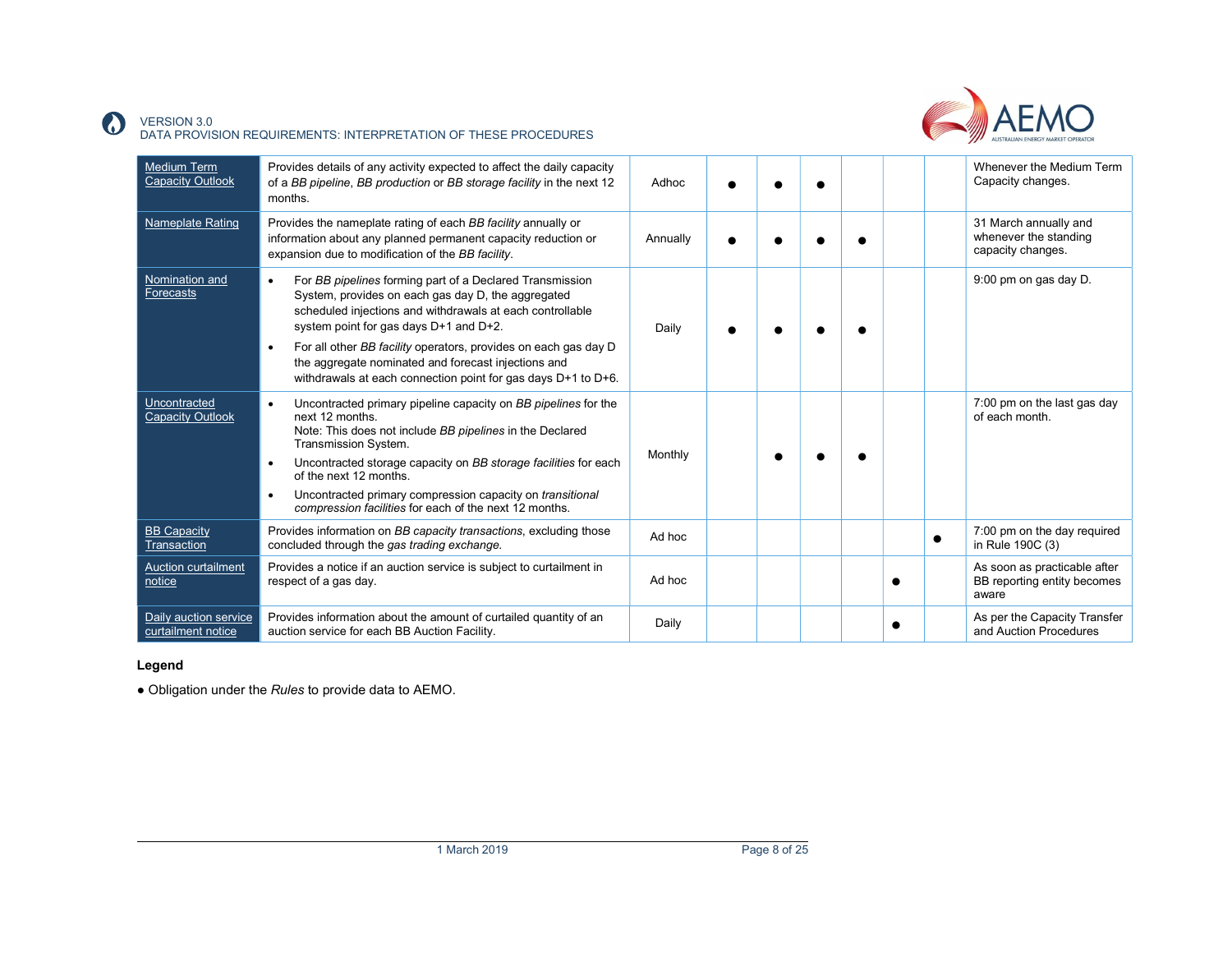

# 3.1 Facility and Connection Point Identifiers

This section describes the changes to naming conventions for Facility Identifiers and Connection Point Identifiers Facility identifiers.

## 3.1.1 Facility Identifiers

Facility identifiers used in transactions and reports subscribe to the following format:

|                | 5[2-8]((?!0000)[0-9]{4})              |                                                                                                                               |  |  |  |  |  |
|----------------|---------------------------------------|-------------------------------------------------------------------------------------------------------------------------------|--|--|--|--|--|
| Item           | <b>Description</b>                    | <b>Values</b>                                                                                                                 |  |  |  |  |  |
| 1              | Energy type identifier                | 5 Gas                                                                                                                         |  |  |  |  |  |
| $\mathfrak{p}$ | State code of element                 | 2 NSW and ACT<br>3 Victoria<br>4 Queensland<br>5 South Australia<br>6 Western Australia<br>7 Tasmania<br>8 Northern Territory |  |  |  |  |  |
| 3              | State based unique identifying number | 1 to 9999                                                                                                                     |  |  |  |  |  |

Facility identifiers have the following characteristics:

- Facility identifiers are defined and allocated by AEMO to BB reporting entities during the registration process.
- A BB reporting entity may report on multiple Facility Identifiers.

For example, Facility identifiers "520345" relates to an element (BB reporting entity) within NSW and ACT with a unique identifier of "0345" which is related to the gas industry.

## 3.1.2 Connection Point Identifiers

Connection Point Identifiers used in transactions and reports subscribe to the following format:

#### $| 1[2-8]$ ((?!00000)[0-9]{5})

| <b>Item</b>    | <b>Description</b>                    | <b>Values</b>                                                                                          |
|----------------|---------------------------------------|--------------------------------------------------------------------------------------------------------|
| 1              | Connection point identifier           | 1                                                                                                      |
| $\mathfrak{p}$ | State code of element                 | 2 NSW and ACT<br>3 Victoria<br>4 Queensland<br>5 South Australia<br>7 Tasmania<br>8 Northern Territory |
| 3              | State based unique identifying number | 1 to 99999                                                                                             |

Connection Point Ids have the following characteristics:

 Connection Point Ids are defined and allocated by AEMO to BB reporting entities during the registration process.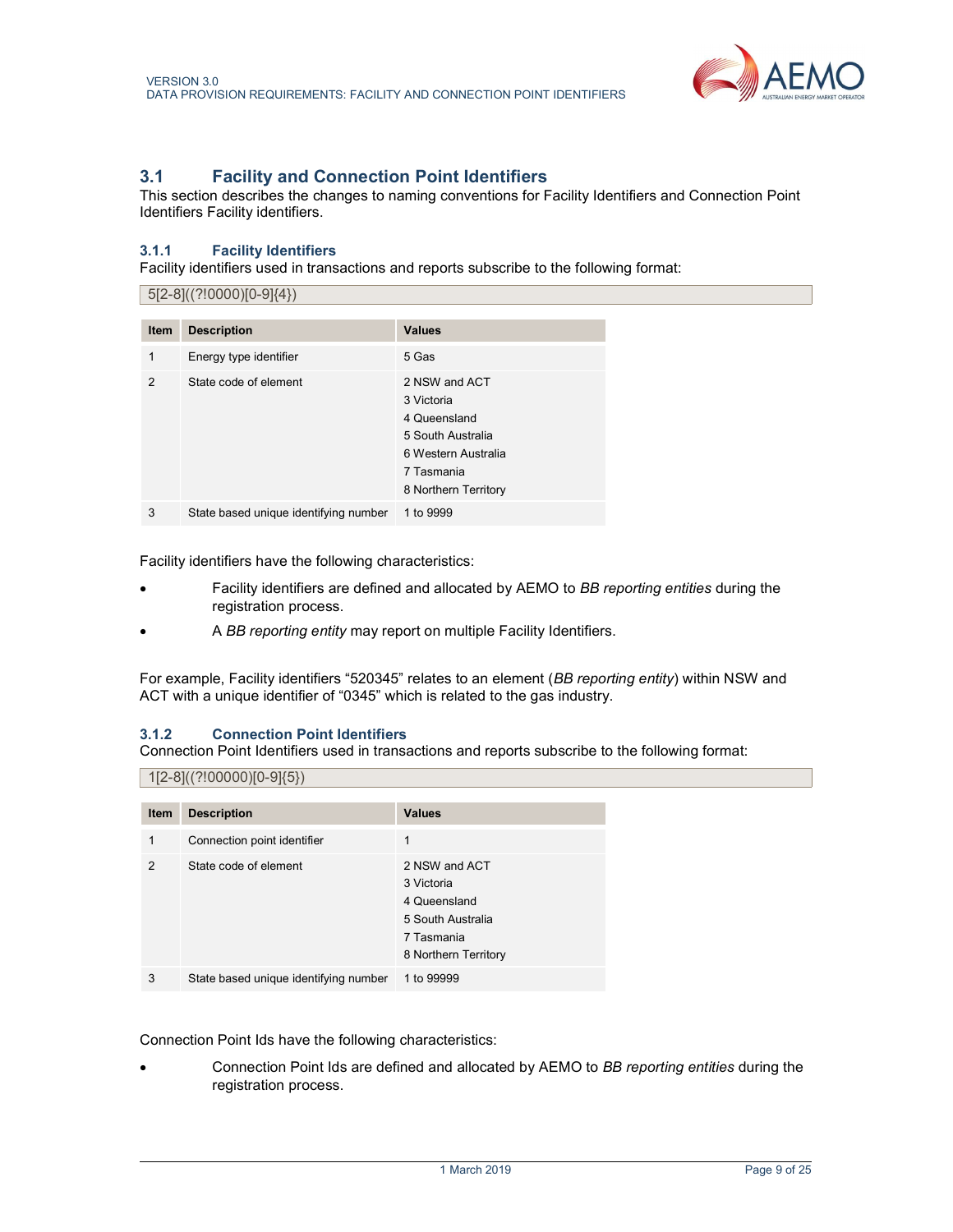

- Individual Connection Point Ids will be assigned to support each injected or withdrawn gas flow from BB pipelines and transitional compression facilities.
- Individual Connection Point Ids may be assigned to BB Production and BB Storage facilities to support each injected or withdrawn gas flow.
- BB reporting entities must report flows into their respective facilities as receipts, and flows out of their respective facilities as deliveries, for each Connection Point Id.
- The state code element for a Connection Point Id corresponds to its physical location. In the case of BB pipelines that traverse multiple states, state codes for Connection Point Ids along the line can differ from that of other Connection Point Id and the pipeline's Facility Id.
- The 00001-99999 unique identifying number of a Connection Point Id to be unique for each state. Thus two Connection Point Ids in different states can have the same identifying number.

## For example:

- Connection Point Id "1301000" relates to a connection point within Victoria with the state based unique numeric identifier of "01000".
- Connection Point Id "1401000" relates to a connection point within Queensland with the state based unique numeric identifier of "01000".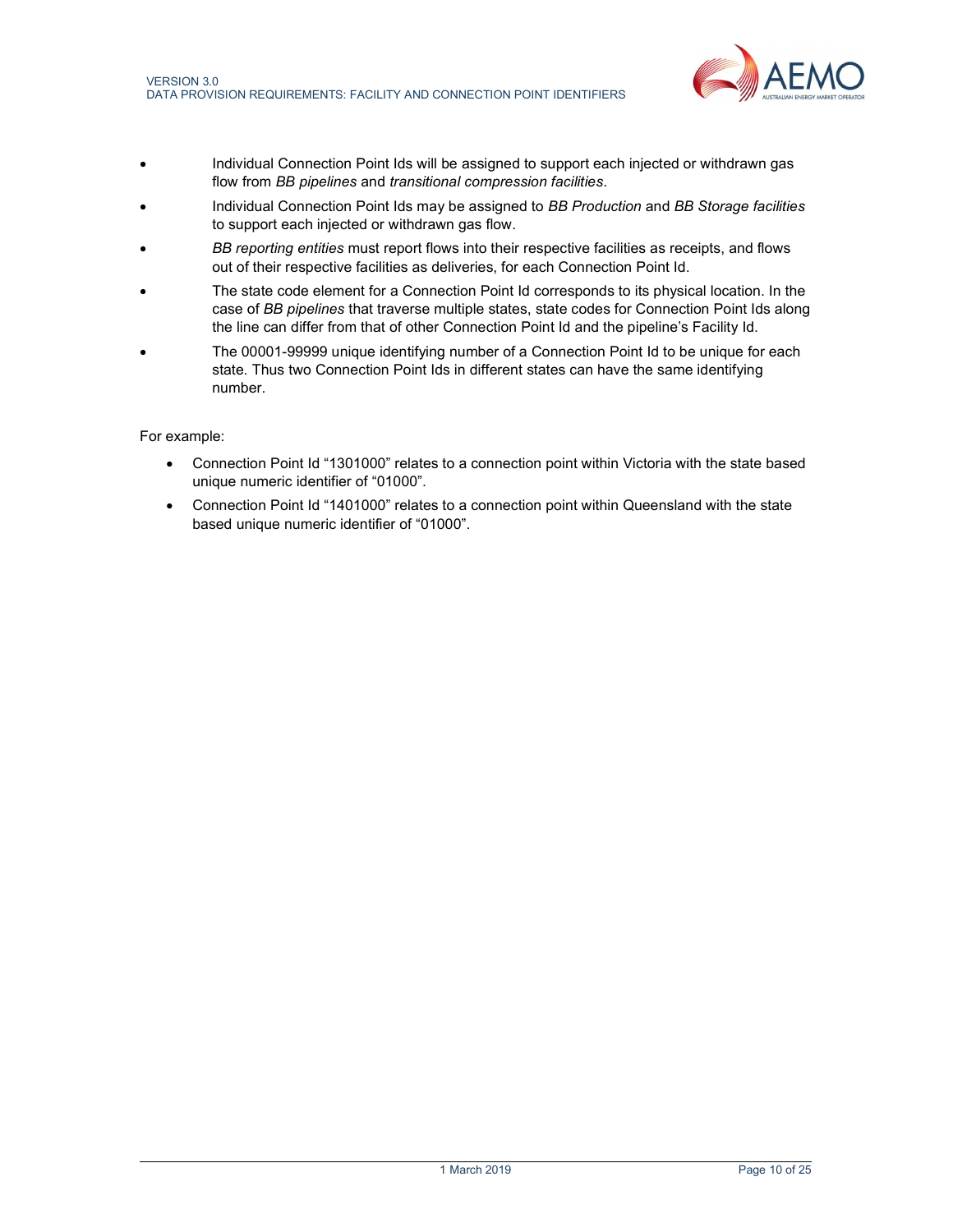

# 4. TRANSACTIONS

This section provides information on the form, requirements, and timing of submissions for gas transactions.

# 4.1 Short Term Capacity Outlook

| <b>Purpose</b>             | Provide on each gas day D the BB facility operator's good faith estimate of the daily capacity of the<br>BB facility for gas days D+1 to D+7.                                                                                                                                                                                                                                                                                                                                          |
|----------------------------|----------------------------------------------------------------------------------------------------------------------------------------------------------------------------------------------------------------------------------------------------------------------------------------------------------------------------------------------------------------------------------------------------------------------------------------------------------------------------------------|
| Submission cut-off<br>time | Whenever there is a material change.                                                                                                                                                                                                                                                                                                                                                                                                                                                   |
| <b>Rollover</b>            | Submitted values roll forward in the following manner:<br>The short term capacity outlook data is deemed to be unchanged for each of the gas days<br>$\bullet$<br>specified in the most recent submission; and<br>For subsequent gas days the short term capacity outlook data is deemed to be the same as the<br>data for the last gas day included in the most recent short term capacity outlook submission.                                                                        |
| <b>Required by</b>         | BB pipelines, BB production facilities, BB storage facilities and transitional compression facilities.                                                                                                                                                                                                                                                                                                                                                                                 |
| <b>Exemptions</b>          | No exemptions will be given for this submission.                                                                                                                                                                                                                                                                                                                                                                                                                                       |
| <b>Notes</b>               | Submission can contain values for gas days from D up to $D+7$ . In the case that the submission<br>$\bullet$<br>contains values for the current gas day (D), the submission is deemed to be an intra-day<br>submission.<br>Intra-day submissions for the current gas day (D) will be accepted up to the end of gas day.<br>$\bullet$<br>AEMO will always publish the latest Capacity Outlook submission, however a timeline of<br>$\bullet$<br>historic submissions may be reportable. |

## 4.1.1 Data elements

| Data                        | <b>Description</b>                                                                                                                                                                                                                                                                                            | <b>Mandatory</b>                                                                                                                                  |
|-----------------------------|---------------------------------------------------------------------------------------------------------------------------------------------------------------------------------------------------------------------------------------------------------------------------------------------------------------|---------------------------------------------------------------------------------------------------------------------------------------------------|
| <b>Facility Id</b>          | A unique AEMO defined Facility identifier.                                                                                                                                                                                                                                                                    | Yes                                                                                                                                               |
| Gas Date                    | Date of gas day. Any time component supplied will be ignored. The<br>gas day is that applicable under the pipeline contract or market rules.                                                                                                                                                                  | Yes                                                                                                                                               |
| Capacity Type               | Capacity type may be:<br>Storage: Holding capacity in storage, or<br>$\bullet$<br>MDQ: Daily maximum firm capacity under the expected<br>$\bullet$<br>operating conditions.                                                                                                                                   | Yes                                                                                                                                               |
| <b>Outlook Quantity</b>     | Capacity Outlook quantity.                                                                                                                                                                                                                                                                                    | Yes                                                                                                                                               |
| <b>Flow Direction</b>       | Indicates whether the capacity is for a BB storage facility's capacity<br>for injecting into or withdrawing from a BB pipeline. Flow Direction can<br>be:<br>Receipt: The flow of gas into the BB storage facility, or<br>$\bullet$<br>Delivery: The flow of gas out of the BB storage facility.<br>$\bullet$ | Conditional<br>This field is mandatory for<br>BB storage facilities with<br><b>MDQ Capacity Type</b><br>value. Otherwise leave<br>this blank.     |
| <b>Capacity Description</b> | Free text to describe the meaning of the capacity number provided,<br>including a description of material factors that impact the capacity<br>number and any other relevant information.<br>For transitional compression facilities this should include expected<br>inlet and outlet pressures.               | Conditional<br>This information is<br>mandatory for BB<br>pipelines and transitional<br>compression facilities.<br>Otherwise leave this<br>blank. |
| <b>Receipt Location</b>     | The Connection Point Id that best represents the receipt location. In<br>conjunction with the Delivery location, this will indicate direction and<br>location of the capacity.                                                                                                                                | Conditional<br>This information is<br>mandatory for BB<br>pipelines. Otherwise leave<br>this blank.                                               |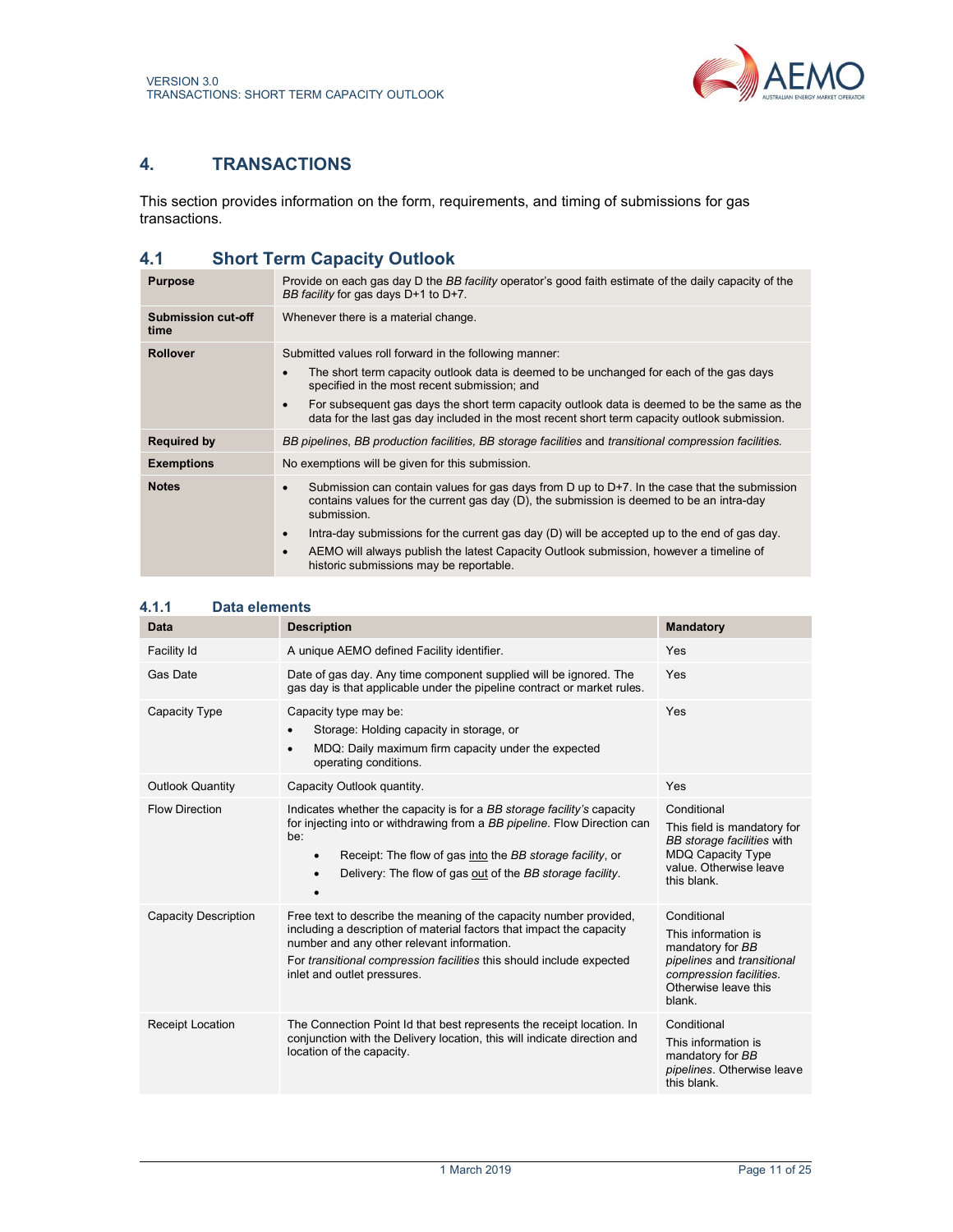

| Data              | <b>Description</b>                                                                                                                                                                                                                                                                                              | <b>Mandatory</b>                                                                                    |
|-------------------|-----------------------------------------------------------------------------------------------------------------------------------------------------------------------------------------------------------------------------------------------------------------------------------------------------------------|-----------------------------------------------------------------------------------------------------|
| Delivery Location | The Connection Point Id that best represents the delivery location. In<br>conjunction with the receipt location, this will indicate direction and<br>location of the capacity.                                                                                                                                  | Conditional<br>This information is<br>mandatory for BB<br>pipelines. Otherwise leave<br>this blank. |
| Description       | Free text facility use is restricted to a description for reasons or<br>comments directly related to the quantity or the change in outlook<br>quantity provided in relation to a BB facility and the times, dates, or<br>duration for which those quantities or changes in quantities are<br>expected to apply. | <b>No</b>                                                                                           |

#### 4.1.2 Requirements

- Outlook Quantity values must be submitted in TJs accurate to three decimal places.
- **BB pipelines are required to submit capacities for each direction in which natural gas can be** transported on the pipeline. An Outlook Quantity must be submitted with a Capacity Description and the Delivery Receipt Points. For complex pipeline facilities that involve more than two directions of flow, more than two capacity quantities may be required.
- **•** Transitional compression facilities are required to report capacity for the facility. The Outlook Quantity must be submitted with a Capacity Description, including expected inlet and outlet pressures.BB storage facilities are required to report capacity for receipts into, and deliveries from, the BB storage facility as well as the quantity of natural gas that can be held in storage.
- Where a facility's capacity is reduced to zero, a zero value must be submitted.
- Submissions must only contain BB pipelines, BB production facilities, BB storage facilities or transitional compression facilities operated by the BB reporting entity.

| ---                               |                                                                                                                                                                                                                                                                                                                           |
|-----------------------------------|---------------------------------------------------------------------------------------------------------------------------------------------------------------------------------------------------------------------------------------------------------------------------------------------------------------------------|
| <b>Purpose</b>                    | Provide on each gas day D, the BB facility operator's daily gas flow data for receipts and<br>deliveries.                                                                                                                                                                                                                 |
| <b>Submission cut-off</b><br>time | 1:00 pm on gas day D.                                                                                                                                                                                                                                                                                                     |
| <b>Rollover</b>                   | No rollover.                                                                                                                                                                                                                                                                                                              |
| <b>Required by</b>                | BB pipelines, BB production facilities, BB storage facilities and transitional compression facilities.                                                                                                                                                                                                                    |
| <b>Exemptions</b>                 | Two facilities connected to a single connection point may both be registered by AEMO. If one of<br>these facilities is exempt from reporting flows for the connection point, submissions from that<br>Facility Id in respect of the shared connection point are not mandatory.                                            |
| <b>Notes</b>                      | Re-submissions and amendments on the initial submission are permitted. The BB Operator is<br>$\bullet$<br>notified if a re-submission is made after the submission cut-off time.<br>AEMO always publish the latest actual flow submission. However, a timeline of historic<br>$\bullet$<br>submissions may be reportable. |

# 4.2 Daily Production and Flow

#### 4.2.1 Data elements

| <b>Data</b> | <b>Description</b>                                                                                                                           | <b>Mandatory</b> |
|-------------|----------------------------------------------------------------------------------------------------------------------------------------------|------------------|
| Gas Date    | Date of gas day. Any time component supplied will be ignored. The gas day is<br>that applicable under the pipeline contract or market rules. | Yes              |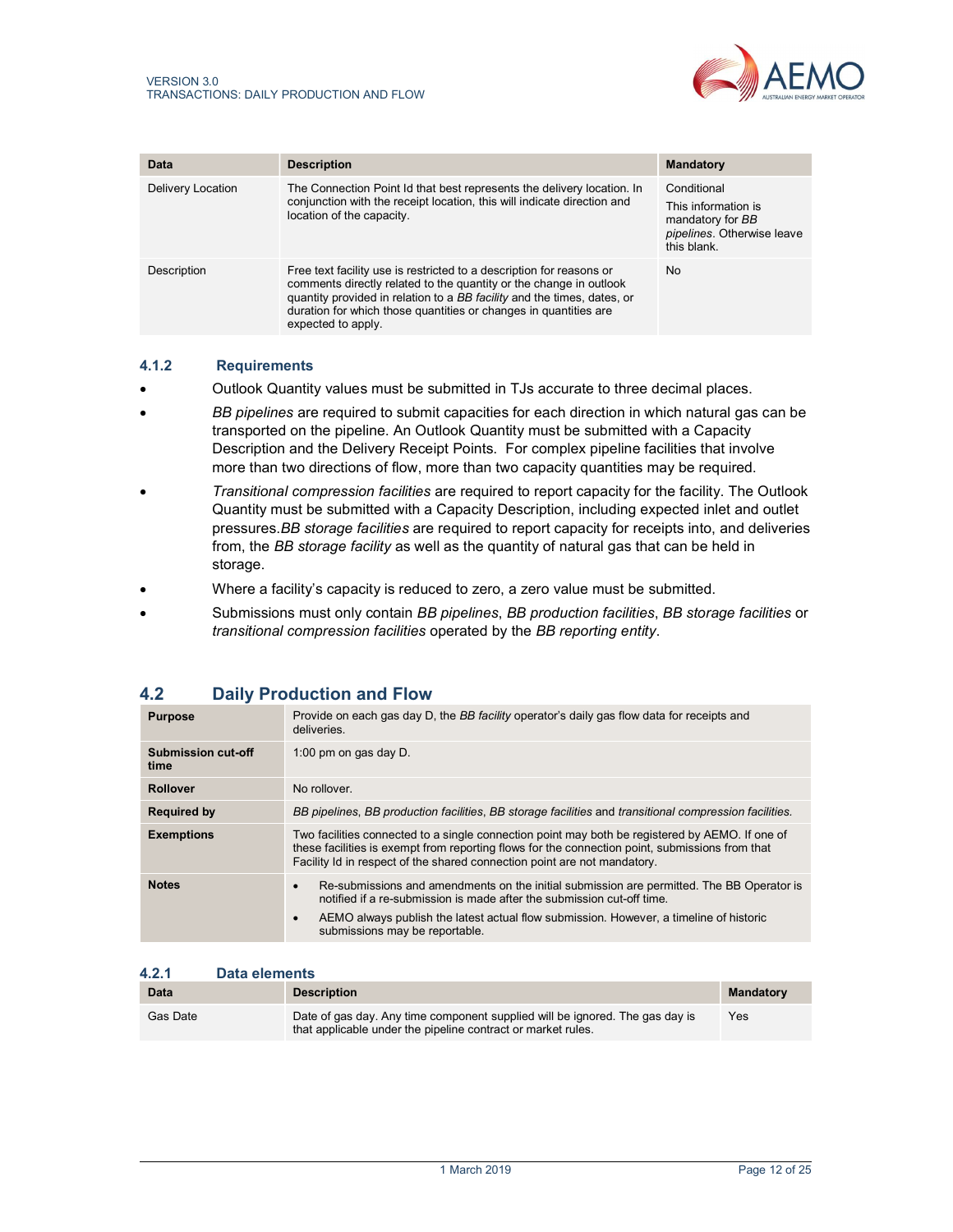

| Data                       | <b>Description</b>                                                                                                                                                                                                                                                                                                                                                | <b>Mandatory</b>                                                                                                    |
|----------------------------|-------------------------------------------------------------------------------------------------------------------------------------------------------------------------------------------------------------------------------------------------------------------------------------------------------------------------------------------------------------------|---------------------------------------------------------------------------------------------------------------------|
| <b>Actual Quantity</b>     | The actual quantity of gas that flowed into a BB facility or out of a BB facility, or<br>The actual quantity of gas compressed by the <i>transitional compression facility</i> .                                                                                                                                                                                  | Conditional<br>This field is<br>mandatory<br>where Quality<br>is OK                                                 |
| Facility Id                | A unique AEMO defined Facility identifier.                                                                                                                                                                                                                                                                                                                        | Yes                                                                                                                 |
| <b>Connection Point Id</b> | A unique AEMO defined connection point identifier.                                                                                                                                                                                                                                                                                                                | Conditional<br><b>This</b><br>information is<br>mandatory for<br>BB pipelines.<br>Otherwise<br>leave this<br>blank. |
| <b>Flow Direction</b>      | Flow Direction can be:<br>Receipt: The flow of gas into the BB facility, or<br>$\bullet$<br>Delivery: The flow of gas out of the BB facility.<br>$\bullet$<br>N/A: Zero gas flows have been measured for the gas date or data is<br>$\bullet$<br>unavailable.<br>Compressed: The action performed by the <i>transitional compression</i><br>$\bullet$<br>facility | Yes                                                                                                                 |
| Quality                    | Indicates whether meter data for the gas date is available.<br>Quality can be:<br>OK: Connection Point Actual Quantity data for gas flow into or out of<br>the BB facility is based on meter data.<br>Nil: Connection Point Actual Quantity data for gas flow into or out of<br>٠<br>the BB facility cannot be determined due to an operational issue.            | Yes                                                                                                                 |

## 4.2.2 Requirements

- Actual Quantity values represent physical gas flows and must be submitted in TJs accurate to three decimal places.
- Where there are zero gas flows at a connection point, an Actual Quantity of zero must be submitted with a flow direction of 'N/A' and Quality of 'OK'.
- •
- A BB pipeline must provide gas flow for each connection point during a gas day.
- Where a BB storage or BB production facility has flows in both directions during a gas day, an aggregated Actual Quantity and Flow Direction must be submitted for the facility.
- A transitional compression facility must provide the quantity of gas compressed by the facility during the gas day.
- Where no available data exists for a connection point during the submission period due to an operational issue then a NULL Actual Quantity with a flow direction of 'N/A' and Quality of 'NIL' should be submitted.
- Submitted connection points must be registered against the Facility Id during the connection point registration process.
- Submissions must only contain BB pipelines, BB production, BB storage facilities or transitional compression facility operated by the BB reporting entity.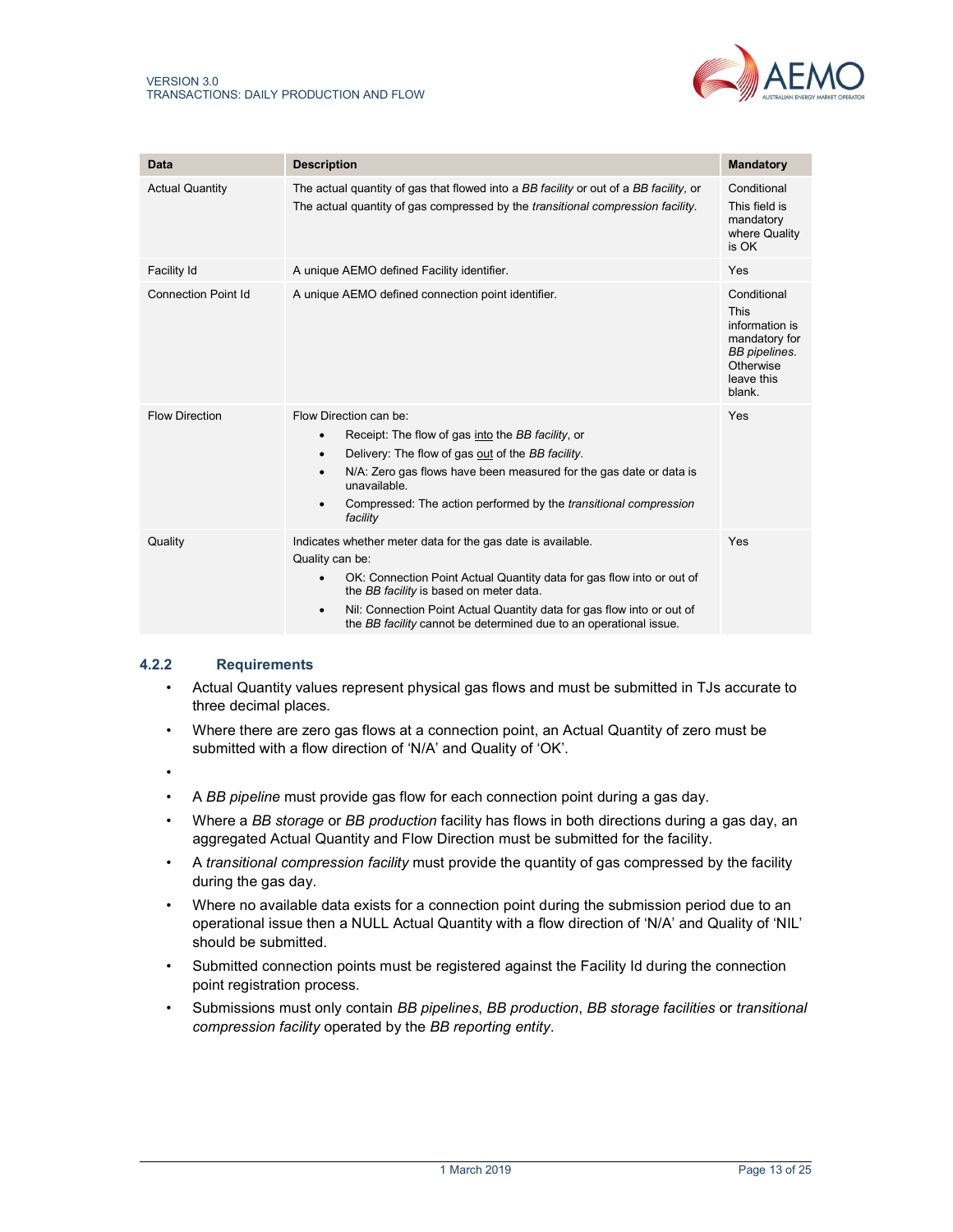

# 4.3 Daily Storage

| <b>Purpose</b>             | Provide for each gas day, the actual quantity of natural gas held in each BB storage facilities at the<br>end of gas day D-1. |
|----------------------------|-------------------------------------------------------------------------------------------------------------------------------|
| Submission cut-off<br>time | 1:00 pm on gas day $D$ .                                                                                                      |
| <b>Rollover</b>            | No Rollover.                                                                                                                  |
| <b>Required by</b>         | BB storage facilities.                                                                                                        |
| <b>Exemptions</b>          | No exemptions are given for this submission.                                                                                  |

#### 4.3.1 Data elements

| Data                   | <b>Description</b>                                                                                                                           | <b>Mandatory</b> |
|------------------------|----------------------------------------------------------------------------------------------------------------------------------------------|------------------|
| Facility Id            | A unique AEMO defined Facility identifier.                                                                                                   | Yes              |
| Gas Date               | Date of gas day. Any time component supplied will be ignored. The gas day is that<br>applicable under the pipeline contract or market rules. | Yes              |
| <b>Actual Quantity</b> | The actual quantity of gas held in a BB storage facility.                                                                                    | Yes              |

## 4.3.2 Requirements

- Actual Held Quantity must be submitted in TJs accurate to three decimal places.
- Submissions must only contain BB storage facilities operated by the BB reporting entity.

# 4.4 Connection Point Nameplate Rating

| <b>Purpose</b>             | Provide nameplate ratings:                                                                                                                                                                                                                                                                                                          |
|----------------------------|-------------------------------------------------------------------------------------------------------------------------------------------------------------------------------------------------------------------------------------------------------------------------------------------------------------------------------------|
|                            | For each gate station connection point owned, controlled, or operated by the BB pipeline<br>operator and connected to each of its BB pipelines.                                                                                                                                                                                     |
|                            | For each gate station connection point connected to each of its pipelines which is not owned.<br>$\bullet$<br>controlled, or operated by the BB pipeline operator where the connection point nameplate<br>rating has been provided to the BB pipeline operator by the facility who owns, controls, or<br>operates the gate station. |
|                            | For each connection point on a BB pipeline or a transitional compression facility.                                                                                                                                                                                                                                                  |
| Submission cut-off<br>time | 31 March annually and whenever the standing capacity changes.                                                                                                                                                                                                                                                                       |
| <b>Rollover</b>            | No rollover.                                                                                                                                                                                                                                                                                                                        |
| <b>Required by</b>         | <b>BB</b> pipelines.                                                                                                                                                                                                                                                                                                                |
| <b>Exemptions</b>          | No exemptions are given for this submission.                                                                                                                                                                                                                                                                                        |

#### 4.4.1 Data elements

| Data                  | <b>Description</b>                                                                                                                                                                                                                                                                                            | <b>Mandatory</b> |
|-----------------------|---------------------------------------------------------------------------------------------------------------------------------------------------------------------------------------------------------------------------------------------------------------------------------------------------------------|------------------|
| Connection Point Id   | A unique AEMO defined connection point identifier.                                                                                                                                                                                                                                                            | Yes              |
| Capacity Quantity     | Standing capacity quantity.                                                                                                                                                                                                                                                                                   | Yes              |
| <b>Effective Date</b> | Gas day date that corresponding record takes effect. Any time component supplied<br>will be ignored.                                                                                                                                                                                                          | Yes              |
| Description           | Free text facility use is restricted to a description for reasons or comments directly<br>related to the capacity quantity or the change in quantity provided in relation to a<br>BB facility and the times, dates, or duration for which those quantities or changes<br>in quantities are expected to apply. | No.              |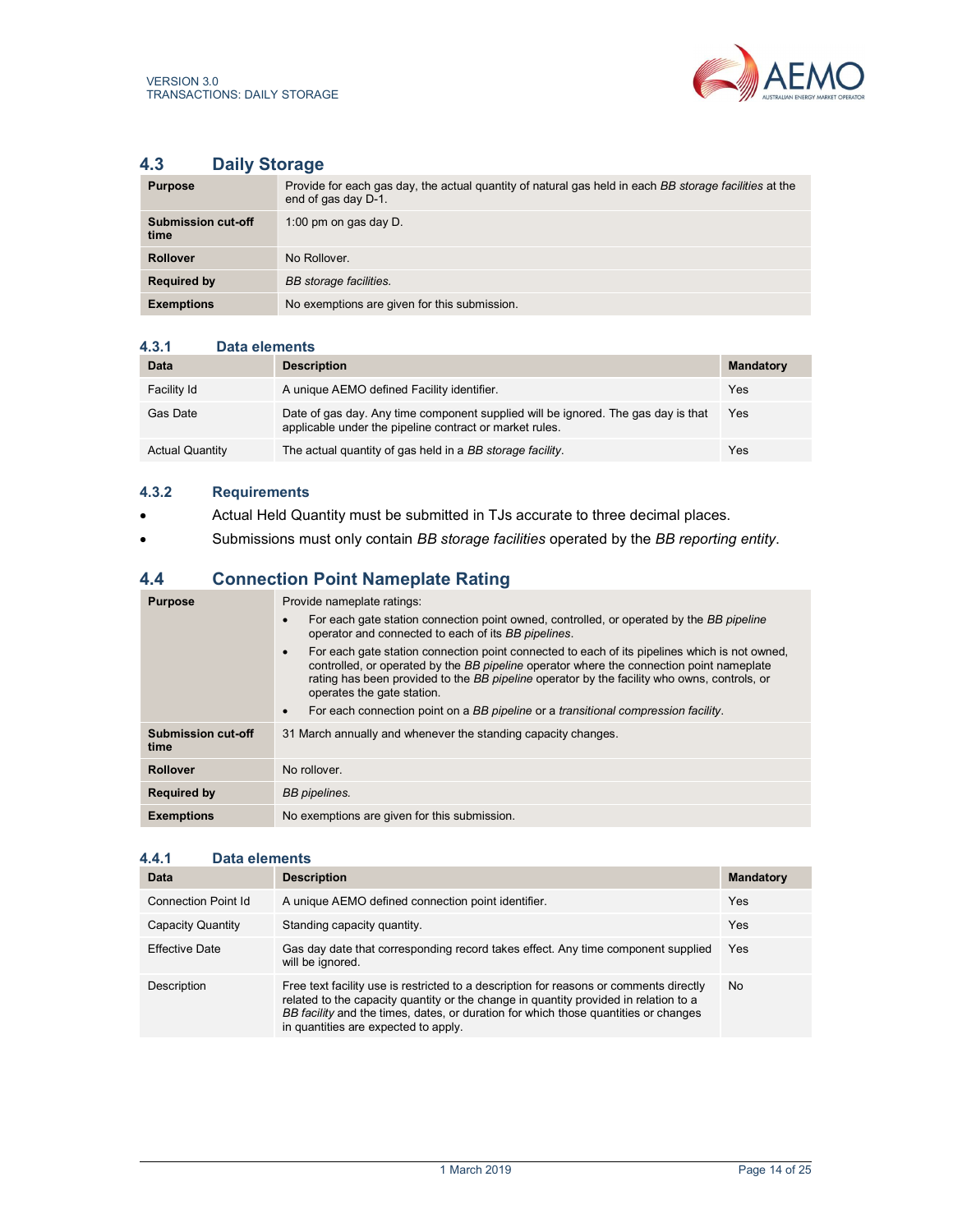

## 4.4.2 Requirements

- Capacity Quantity values must be submitted in TJs accurate to three decimal places.
- $\bullet$
- Submitted connection points must be registered against the Facility Id during the connection point registration process.

# 4.5 Linepack Capacity Adequacy

| <b>Purpose</b>             | Provide on any gas day D, the BB pipeline and transitional compression facility operator's<br>Linepack Capacity Adequacy (LCA) flag for gas days D to D+2.                                                                                                                                         |
|----------------------------|----------------------------------------------------------------------------------------------------------------------------------------------------------------------------------------------------------------------------------------------------------------------------------------------------|
| Submission cut-off<br>time | Whenever there is a change.                                                                                                                                                                                                                                                                        |
| <b>Rollover</b>            | Submitted values roll forward in the following manner:<br>The last 3-day LCA Outlook provided for that BB pipeline or transitional compression facility<br>is deemed to be unchanged.<br>The LCA flag for the subsequent gas day is deemed to be the same as the LCA flag for $D+2$ .<br>$\bullet$ |
| <b>Required by</b>         | BB pipelines and transitional compression facilities.                                                                                                                                                                                                                                              |
| <b>Exemptions</b>          | No exemptions are given for this submission.                                                                                                                                                                                                                                                       |
| <b>Notes</b>               | Submissions can contain values for gas days from D onwards.<br>Intra-day submissions for the current gas day $(D)$ will be accepted up to the end of gas day.<br>AEMO always publishes the latest LCA submission.                                                                                  |

## 4.5.1 Data elements

| Data        | <b>Description</b>                                                                                                                                                                                                  | <b>Mandatory</b> |
|-------------|---------------------------------------------------------------------------------------------------------------------------------------------------------------------------------------------------------------------|------------------|
| Facility Id | A unique AEMO defined Facility identifier.                                                                                                                                                                          | Yes              |
| Gas Date    | Date of gas day. Any time component supplied will be ignored. The gas day is that<br>applicable under the pipeline contract or market rules.                                                                        | Yes              |
| Flag        | LCA flag for a BB pipeline or transitional compression facility categorised as red.<br>amber, or green.                                                                                                             | Yes              |
| Description | Free text facility use is restricted to a description for reasons or comments directly<br>related to the change in the LCA flag and the times, dates, or duration for which<br>those changes are expected to apply. | Yes              |

# 4.6 Medium Term Capacity Outlook

## 4.6.1 Transaction definition

| <b>Purpose</b>                    | Provide details of any activity expected to affect the daily capacity of a BB pipeline, BB production,<br>or BB storage facility in the next 12 months.                                                                                                                                                                                                                                                                              |
|-----------------------------------|--------------------------------------------------------------------------------------------------------------------------------------------------------------------------------------------------------------------------------------------------------------------------------------------------------------------------------------------------------------------------------------------------------------------------------------|
| <b>Submission cut-off</b><br>time | Not applicable as this report is ad hoc.                                                                                                                                                                                                                                                                                                                                                                                             |
| <b>Rollover</b>                   | No rollover.                                                                                                                                                                                                                                                                                                                                                                                                                         |
| <b>Required by</b>                | BB pipelines, BB production facilities, or BB storage facilities.                                                                                                                                                                                                                                                                                                                                                                    |
| <b>Exemptions</b>                 | No exemptions are given for this submission.                                                                                                                                                                                                                                                                                                                                                                                         |
| <b>Notes</b>                      | Where a BB reporting entity submits a Facility Id with record blank values for the remaining<br>$\bullet$<br>fields, this clears previous Medium Term Capacity Outlook submissions where the From Gas<br>Date is on or after the current gas day (D) for the BB facility.<br>AEMO always publishes the latest Medium Term Capacity Outlook submission. However, a<br>$\bullet$<br>timeline of historic submissions may be reportable |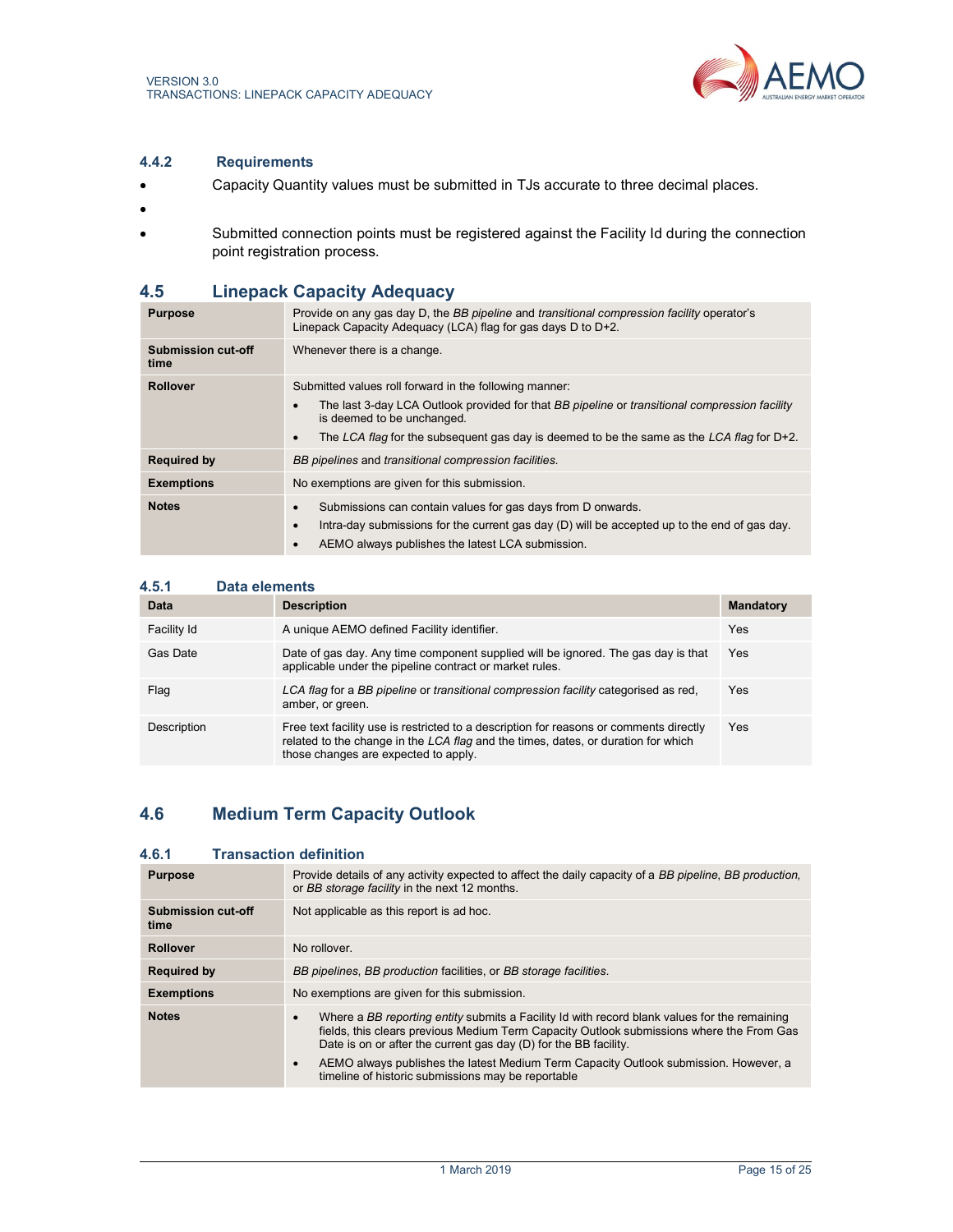

| 4.6.Z<br>Data elements<br><b>Data</b> | <b>Description</b>                                                                                                                                                                                                                                                                                                                                                                                         | <b>Mandatory</b>                                                                                                                                                                                                                      |
|---------------------------------------|------------------------------------------------------------------------------------------------------------------------------------------------------------------------------------------------------------------------------------------------------------------------------------------------------------------------------------------------------------------------------------------------------------|---------------------------------------------------------------------------------------------------------------------------------------------------------------------------------------------------------------------------------------|
| Facility Id                           | A unique AEMO defined Facility identifier.                                                                                                                                                                                                                                                                                                                                                                 | Yes                                                                                                                                                                                                                                   |
| From Gas Date                         | Date of gas day. Any time component supplied is ignored. The gas day is<br>applicable under the pipeline contract or market rules.                                                                                                                                                                                                                                                                         | Conditional<br>This field can be left<br>blank if all other<br>fields (excluding<br>Facility Id) are also<br>left blank. This<br>clears all existing<br>future dated<br>Medium Term<br>Capacity Outlook<br>submissions.               |
| To Gas Date                           | Date of gas day. Any time component supplied is ignored. The gas day is<br>that applicable under the pipeline contract or market rules.                                                                                                                                                                                                                                                                    | Conditional<br>This field can be left<br>blank if all other<br>fields (excluding<br>Facility Id) are also<br>left blank. This<br>clears all existing<br>future dated<br><b>Medium Term</b><br>Capacity Outlook<br>submissions.        |
| <b>Capacity Type</b>                  | Capacity type can be either:<br>Storage: Holding capacity in storage, or<br>MDQ: Daily maximum firm capacity (name plate) under the expected<br>$\bullet$<br>operating conditions adjusted for any facility that is 'mothballed'.<br>decommissioned or down-rated and / or cannot be recalled within 1<br>week, planned maintenance excepted. Reflects any long terms<br>changes (greater than 12 months). | Conditional<br>This field can be left<br>blank if all other<br>fields (excluding<br>Facility Id) are also<br>left blank. This<br>clears all existing<br>future dated<br><b>Medium Term</b><br><b>Capacity Outlook</b><br>submissions. |
| <b>Outlook Quantity</b>               | Capacity Outlook quantity.                                                                                                                                                                                                                                                                                                                                                                                 | Conditional<br>This field can be left<br>blank if all other<br>fields (excluding<br>Facility Id) are also<br>left blank. This<br>clears all existing<br>future dated<br>Medium Term<br><b>Capacity Outlook</b><br>submissions.        |
| <b>Flow Direction</b>                 | Indicates whether the capacity is for a BB storage facility's capacity for<br>injecting into or withdrawing from a BB pipeline. Flow Direction can be:<br>Receipt: The flow of gas into the BB storage facility, or<br>Delivery: The flow of gas out of the BB storage facility.<br>$\bullet$                                                                                                              | Conditional<br>This field is<br>mandatory for BB<br>storage facilities<br>with a MDQ<br>Capacity Type.<br>Otherwise leave this<br>blank.                                                                                              |

# 4.6.2 Data elements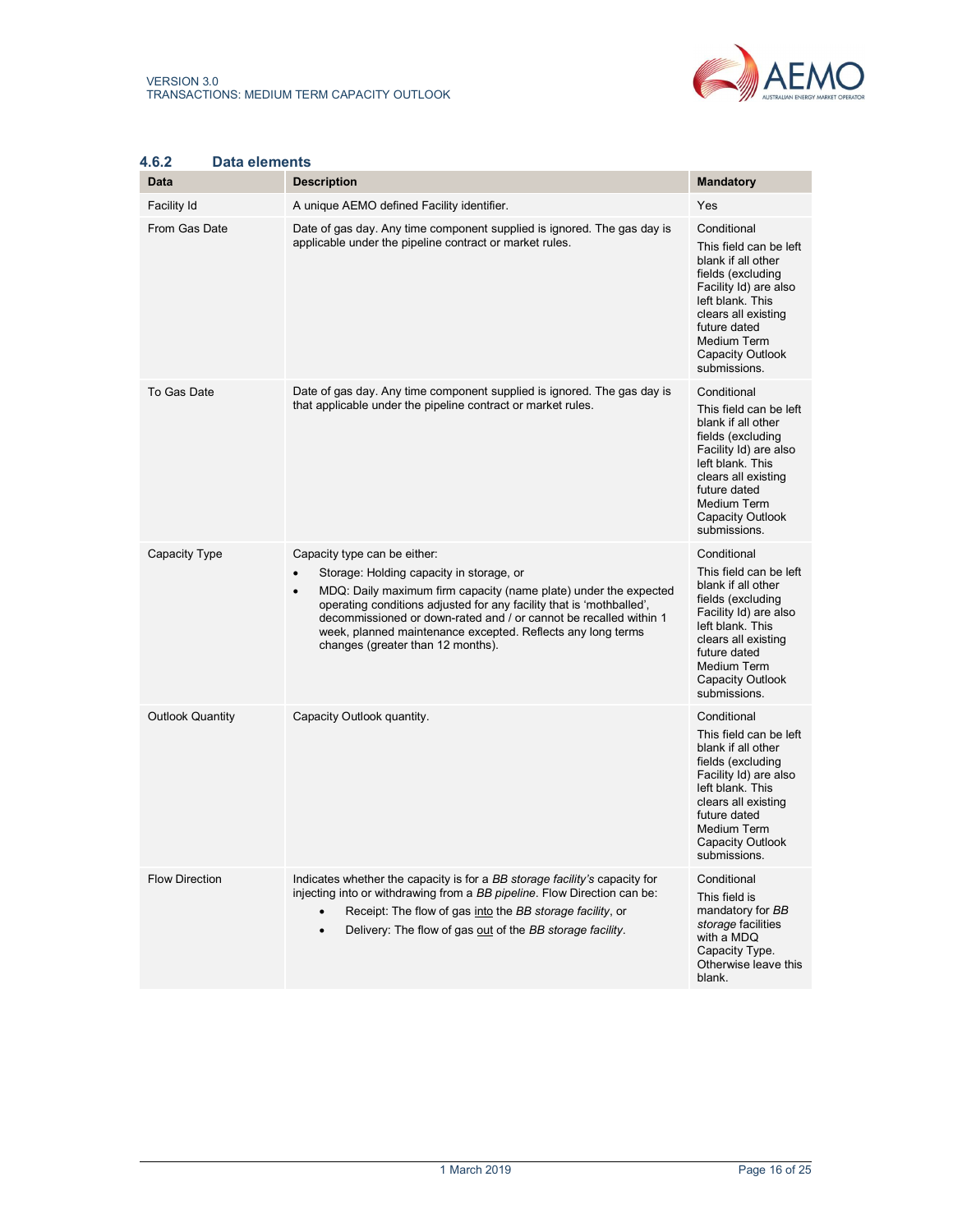

| Data                     | <b>Description</b>                                                                                                                                                                                                                                                                                           | <b>Mandatory</b>                                                                                                                                         |
|--------------------------|--------------------------------------------------------------------------------------------------------------------------------------------------------------------------------------------------------------------------------------------------------------------------------------------------------------|----------------------------------------------------------------------------------------------------------------------------------------------------------|
| Capacity Description     | Free text to describe the meaning of the capacity number provided,<br>including a description of material factors that impact the capacity number<br>and any other relevant information.                                                                                                                     | Conditional<br>This information is<br>mandatory for BB<br>pipeline<br>submissions with a<br><b>MDQ Capacity</b><br>Type. Otherwise<br>leave this blank.  |
| <b>Receipt Location</b>  | The Connection Point Id that best represents the receipt location. In<br>conjunction with the Delivery location, this will indicate direction and<br>location of the capacity.                                                                                                                               | Conditional<br>This information is<br>mandatory for BB<br>pipeline<br>submissions with a<br><b>MDQ Capacity</b><br>Type. Otherwise<br>leave this blank.  |
| <b>Delivery Location</b> | The Connection Point Id that best represents the delivery location. In<br>conjunction with the receipt location, this will indicate direction and location<br>of the capacity.                                                                                                                               | Conditional<br>This information is<br>mandatory for BB<br>pipelines<br>submissions with a<br><b>MDQ Capacity</b><br>Type. Otherwise<br>leave this blank. |
| Description              | Free text facility use is restricted to a description for reasons or comments<br>directly related to the outlook quantity or the change in quantity provided in<br>relation to a BB facility and the times, dates, or duration for which those<br>quantities or changes in quantities are expected to apply. | Conditional<br>This field can be left<br>blank if all other<br>fields (excluding<br>Facility Id) are also<br>left blank.                                 |

## 4.6.3 Requirements

- Outlook Quantity values must be submitted in TJs accurate to three decimal places.
- BB pipelines are required to submit capacities for each direction in which natural gas can be transported on the pipeline. An Outlook Quantity must be submitted with a Capacity Description and the Delivery and Receipt Points. Note that for complex pipeline facilities that involve more than two directions of flow, more than two capacities may be required.
- BB storage facilities are required to report capacity for receipts into, and deliveries from, the BB storage facility as well as the quantity of natural gas that can be held in storage.
- Where a facility's capacity is reduced to zero, a zero value must be submitted.
- On submission of an Medium Term Capacity Outlook, all existing submissions for a facility, where the start date is on or after the current gas day, shall be deleted and replaced with the new submission. Active Medium Term Capacity Outlooks where the start date is before the current gas day and the end date is on or after the current gas day will be end dated to the current gas day-1.
- Participants shall have the ability to delete all existing Medium Term Capacity Outlook submissions for a facility by submitting a record with the Facility ID and blank values for the remaining fields. This will delete all Medium Term Capacity Outlook submissions for the specified facility where the start date is on or after the current gas day, and will also end date any active Medium Term Capacity Outlook submissions.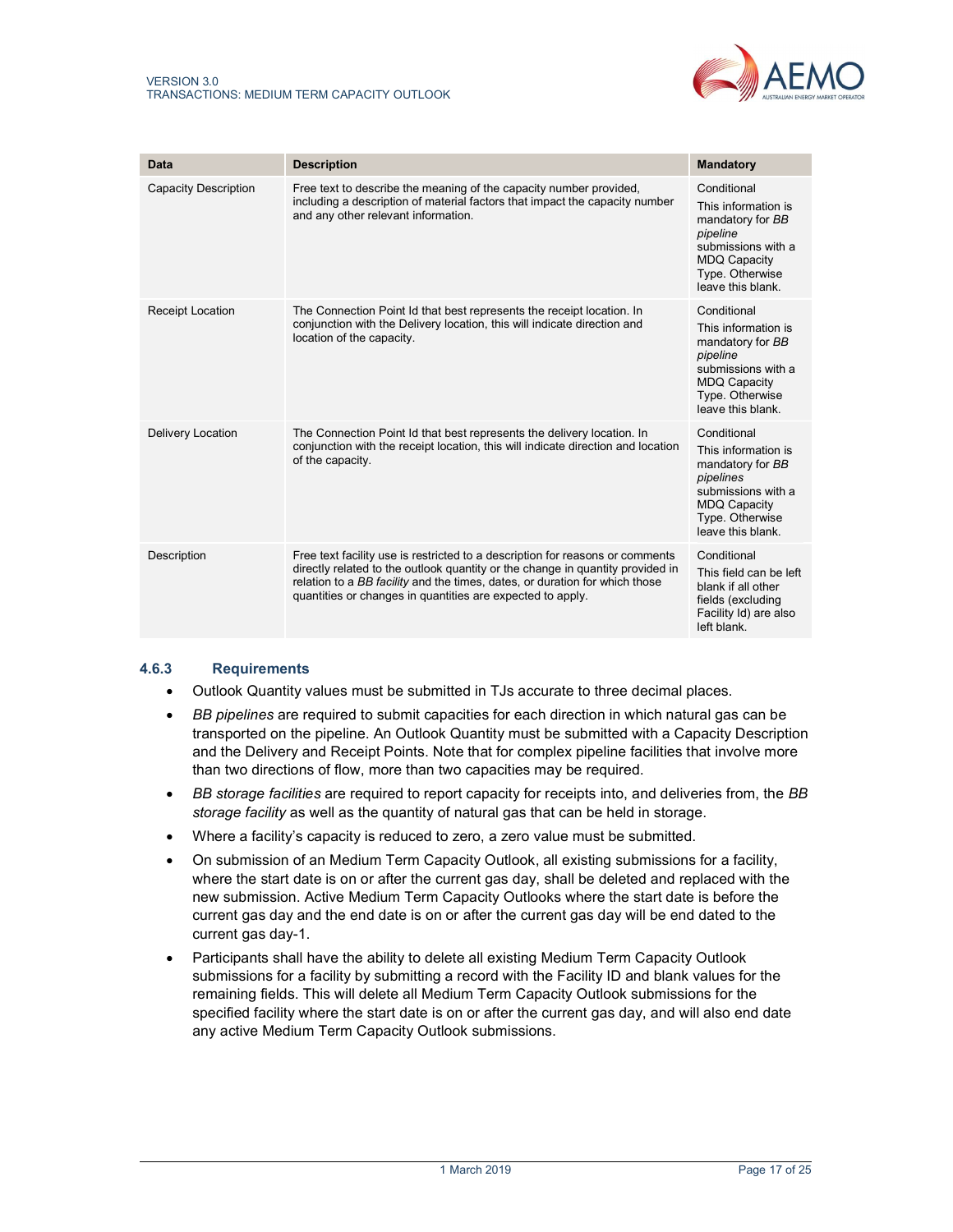

 Historical records where the Medium Term Capacity Outlook end date is before the current gas day cannot be modified or deleted. Submissions must only contain BB pipelines, BB production facilities, or BB storage facilities operated by the BB reporting entity.

# 4.7 Nameplate Rating

| <b>Purpose</b>             | Provide the nameplate rating of each BB facility annually or information about any planned<br>permanent capacity reduction or expansion due to modification of the BB facility. With respect to<br>production capacity, Standing Capacity should take long term field performance trends into<br>account. |
|----------------------------|-----------------------------------------------------------------------------------------------------------------------------------------------------------------------------------------------------------------------------------------------------------------------------------------------------------|
| Submission cut-off<br>time | 31 March annually and whenever the standing capacity changes.                                                                                                                                                                                                                                             |
| <b>Rollover</b>            | No rollover.                                                                                                                                                                                                                                                                                              |
| <b>Required by</b>         | BB pipelines, BB production facilities, BB storage facilities or transitional compression facilities.                                                                                                                                                                                                     |
| <b>Exemptions</b>          | No exemptions are given for this submission.                                                                                                                                                                                                                                                              |

| Data                        | <b>Description</b>                                                                                                                                                                                                                                                                                                                                                                                                                                                                                                                                                                                 | <b>Mandatory</b>                                                                                                                                     |
|-----------------------------|----------------------------------------------------------------------------------------------------------------------------------------------------------------------------------------------------------------------------------------------------------------------------------------------------------------------------------------------------------------------------------------------------------------------------------------------------------------------------------------------------------------------------------------------------------------------------------------------------|------------------------------------------------------------------------------------------------------------------------------------------------------|
| Facility Id                 | A unique AEMO defined Facility identifier.                                                                                                                                                                                                                                                                                                                                                                                                                                                                                                                                                         | Yes                                                                                                                                                  |
| Capacity Type               | Capacity type can be either:<br>$\bullet$<br>Storage: Holding capacity in storage, or<br>$\bullet$<br>MDQ: Daily maximum firm capacity (name plate) under the<br>$\bullet$<br>expected operating conditions adjusted for any facility that is<br>'mothballed', decommissioned or down-rated and / or cannot be<br>recalled within 1 week, planned maintenance excepted. Reflects<br>any long terms changes (greater than 12 months), or<br>The maximum quantity of gas that can be compressed by the<br>transitional compression facility on a given day, without breaching<br>operational limits. | Yes                                                                                                                                                  |
| <b>Capacity Quantity</b>    | Standing capacity quantity.                                                                                                                                                                                                                                                                                                                                                                                                                                                                                                                                                                        | Yes                                                                                                                                                  |
| <b>Flow Direction</b>       | Indicates whether the capacity is for a BB storage facility's capacity for<br>injecting into or withdrawing from a BB pipeline. Flow Direction can be:<br>Receipt: The flow of gas into the BB storage facility, or<br>$\bullet$<br>Delivery: The flow of gas out of the BB storage facility.<br>$\bullet$                                                                                                                                                                                                                                                                                         | Conditional<br>This field is<br>mandatory for BB<br>storage facilities.<br>Otherwise leave this<br>blank.                                            |
| <b>Capacity Description</b> | Free text to describe the meaning of the capacity number provided,<br>including a description of material factors that impact the capacity<br>number and any other relevant information.<br>If applicable, <i>transitional compression facilities</i> must also provide a<br>Capacity Description of other maximum quantities under other standard<br>operating conditions including a description of those conditions including<br>expected inlet and outlet pressures.                                                                                                                           | Conditional<br>This information is<br>mandatory for BB<br>pipelines and<br>transitional<br>compression facilities.<br>Otherwise leave this<br>blank. |
| Receipt Location            | The Connection Point ID for the receipt location. In conjunction with the<br>Delivery point, this will indicate direction and location of the capacity.                                                                                                                                                                                                                                                                                                                                                                                                                                            | Conditional<br>This information is<br>mandatory for BB<br>pipelines. Otherwise<br>leave this blank                                                   |
| Delivery Location           | The Connection Point ID for the delivery location. In conjunction with the<br>Receipt point, this will indicate direction and location of the capacity.                                                                                                                                                                                                                                                                                                                                                                                                                                            | Conditional<br>This information is<br>mandatory for BB<br>pipelines. Otherwise<br>leave this blank.                                                  |

## 4.7.1 Data elements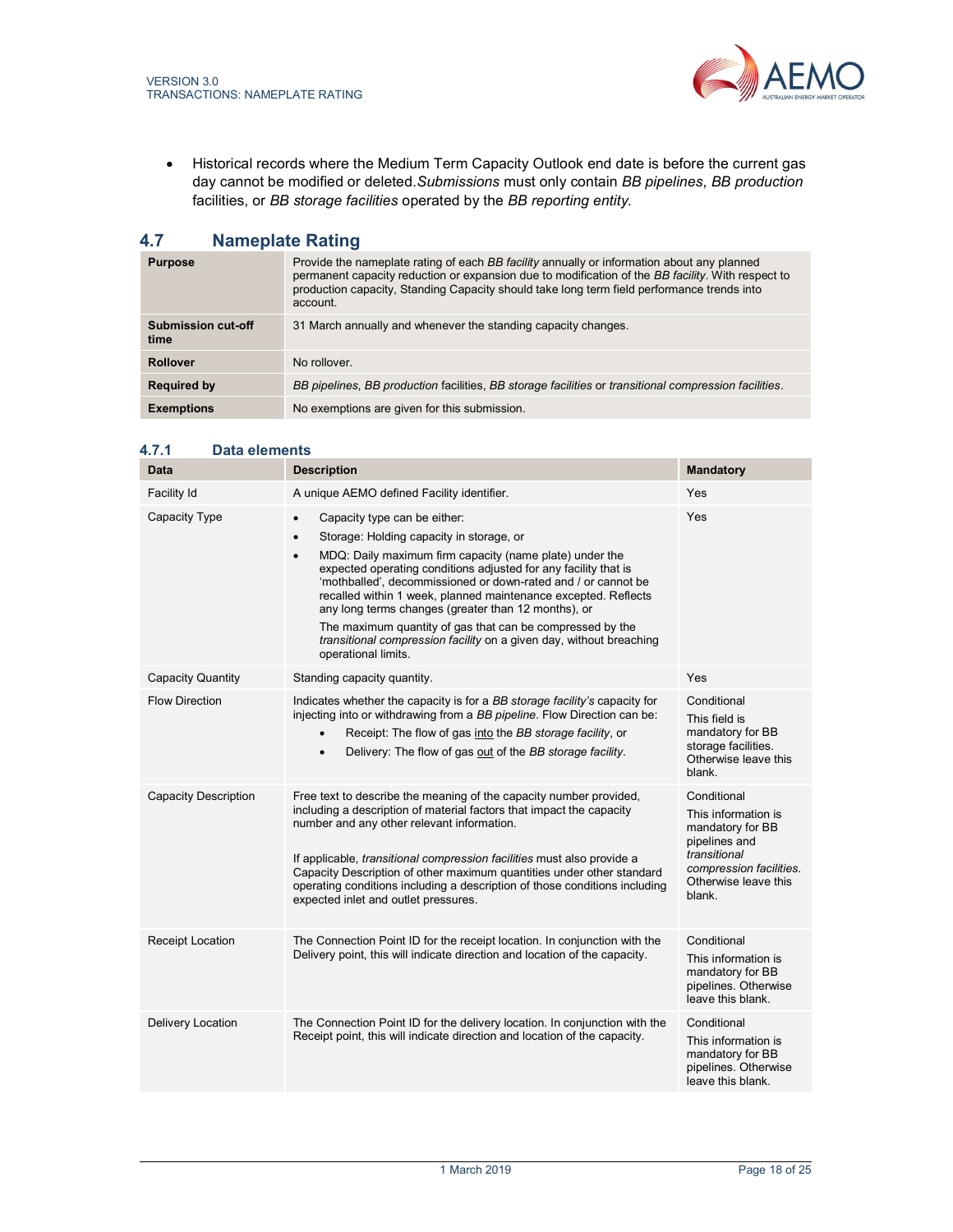

| Data                  | <b>Description</b>                                                                                                                                                                                                                                                                                                                                                         | <b>Mandatory</b> |
|-----------------------|----------------------------------------------------------------------------------------------------------------------------------------------------------------------------------------------------------------------------------------------------------------------------------------------------------------------------------------------------------------------------|------------------|
| <b>Effective Date</b> | Gas day date that corresponding record takes effect. Any time<br>component supplied will be ignored.                                                                                                                                                                                                                                                                       | Yes              |
| <b>Description</b>    | Free text facility use is restricted to a description for reasons or<br>comments directly related to the quantity or the change in quantity<br>provided in relation to a BB facility (such as daily production data,<br>nameplate rating, LCA flag, etc.), and the times, dates, or duration for<br>which those quantities or changes in quantities are expected to apply. | Yes              |

## 4.7.2 Requirements

- Capacity Quantity must be submitted in TJs accurate to three decimal places.
- BB pipelines are required to submit capacities for each direction in which natural gas can be transported on the pipeline. A Capacity Quantity must be submitted with a Capacity Description and the Delivery and Receipt Points. Note that for complex pipeline facilities that involve more than two directions of flow, more than two capacities may be required.
- Transitional compression facilities must submit a Capacity Quantity with a Capacity Description for the facility.
- If applicable, transitional compression facilities must also provide a Capacity Description of other maximum quantities under other standard operating conditions including a description of those conditions.
- BB storage facilities are required to report capacity for receipts into, and deliveries from, the BB storage facility as well as the quantity of natural gas that can be held in storage.
- Submissions must only contain BB pipelines, BB production facilities, BB storage facilities or transitional compression facility operated by the BB reporting entity.

| <b>Purpose</b>                    | For BB pipelines forming part of a Declared Transmission System, provide on each gas day, the<br>$\bullet$<br>aggregated scheduled injections and aggregated scheduled withdrawals at each controllable<br>system point for D to D+2.<br>For all other BB facility operators, provide on each gas day D the aggregated nominated and<br>$\bullet$<br>forecast injections and aggregated nominated and forecast withdrawals for $D$ to $D+6$ . |
|-----------------------------------|-----------------------------------------------------------------------------------------------------------------------------------------------------------------------------------------------------------------------------------------------------------------------------------------------------------------------------------------------------------------------------------------------------------------------------------------------|
| <b>Submission cut-off</b><br>time | For storage facilities providing nominations, one hour after the start of gas day D. For storage<br>facilities providing forecast information and for other facilities in all cases, 9:00pm on gas day D                                                                                                                                                                                                                                      |
| <b>Rollover</b>                   | No rollover.                                                                                                                                                                                                                                                                                                                                                                                                                                  |
| <b>Required by</b>                | BB pipelines, BB production facilities, BB storage facilities and transitional compression facilities.                                                                                                                                                                                                                                                                                                                                        |
| <b>Exemptions</b>                 | Two facilities connected to a single connection point may both be registered by AEMO. If one of<br>these facilities is exempt from reporting flows for the connection point, submissions from that Facility<br>ID are not mandatory.                                                                                                                                                                                                          |
| <b>Notes</b>                      | Submissions may contain data for the current gas day, which are intra-day changes to<br>$\bullet$<br>nominations and forecasts. Intra-day submissions are accepted four hours after the close of gas<br>day D until midday on the gas day after $(D+1)$ .<br>AEMO always publish the latest Delivery Nomination submission. However, a timeline of historic<br>$\bullet$<br>submissions may be reportable.                                    |

## 4.8 Nominations and Forecasts

## 4.8.1 Data elements

| Data     | <b>Description</b>                                                                                                                           | <b>Mandatory</b> |
|----------|----------------------------------------------------------------------------------------------------------------------------------------------|------------------|
| Gas Date | Date of gas day. Any time component supplied will be ignored. The gas day is that<br>applicable under the pipeline contract or market rules. | Yes              |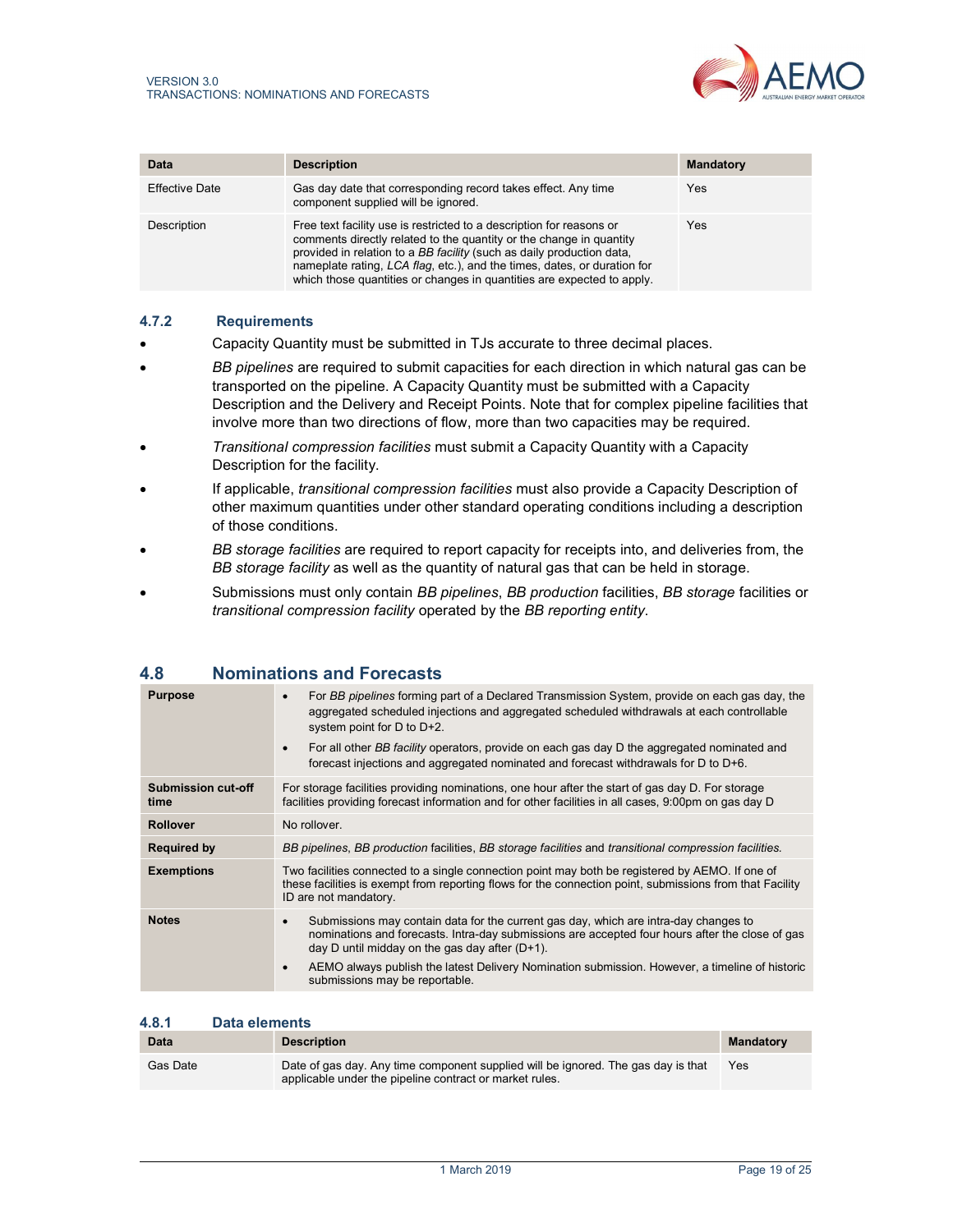

| Data                       | <b>Description</b>                                                                                                                                                                                                                                | <b>Mandatory</b>                                                                                                          |
|----------------------------|---------------------------------------------------------------------------------------------------------------------------------------------------------------------------------------------------------------------------------------------------|---------------------------------------------------------------------------------------------------------------------------|
| Facility ID                | A unique AEMO defined Facility identifier.                                                                                                                                                                                                        | <b>Yes</b>                                                                                                                |
| <b>Connection Point ID</b> | A unique AEMO defined connection point identifier.                                                                                                                                                                                                | Conditional<br><b>This</b><br>information is<br>mandatory for<br><b>BB</b> pipelines<br>Otherwise<br>leave this<br>blank. |
| <b>Flow Direction</b>      | Flow Direction can be:<br>Receipt: The flow of gas into the BB facility, or<br>$\bullet$<br>Delivery: The flow of gas out of the BB facility.<br>Compressed: The action performed by the <i>transitional compression</i><br>$\bullet$<br>facility | Yes                                                                                                                       |
| <b>Nomination Quantity</b> | Delivery Nomination quantity, or<br>Gas compression Nomination quantity.                                                                                                                                                                          | Yes                                                                                                                       |

## 4.8.2 Requirements

- Nomination Quantity values greater than zero must be submitted in TJs accurate to three decimal places.
- $\bullet$
- A BB pipeline must provide Nomination Quantities for each connection point.
- Where a BB storage or BB production facility has flows in both directions, an aggregated Nomination Quantitiy and Flow Direction must be submitted for the facility.
- A transitional compression facility must provide Nomination Quantities of gas compressed by the facility
- Where there are zero receipts or zero deliveries at a connection point, a Nomination Quantity of zero must be submitted for the relevant direction.
- Where a connection point is unidirectional a Nomination Quantity for this direction, either as a receipt or delivery must be provided.
- Submitted connection points must be registered against the Facility ID during the connection point registration process.
- Submissions must only contain BB pipelines, BB production facilities, BB storage facilities or transitional compression facilities operated by the BB reporting entity.

## 4.9 [Removed]

# 4.10 [Removed]

# 4.11 Uncontracted Capacity Outlook

| <b>Purpose</b>             | Provides information on:<br>Uncontracted primary pipeline capacity on BB pipelines for the next 12 months.<br>Note: This does not include BB pipelines in the Declared Transmission System.<br>Uncontracted storage capacity on BB storage facilities for the next 12 months.<br>Uncontracted primary compression capacity on <i>transitional compression facilities</i> for the next<br>12 months. |
|----------------------------|-----------------------------------------------------------------------------------------------------------------------------------------------------------------------------------------------------------------------------------------------------------------------------------------------------------------------------------------------------------------------------------------------------|
| Submission cut-off<br>time | By 7:00 pm on the last gas day of each month.                                                                                                                                                                                                                                                                                                                                                       |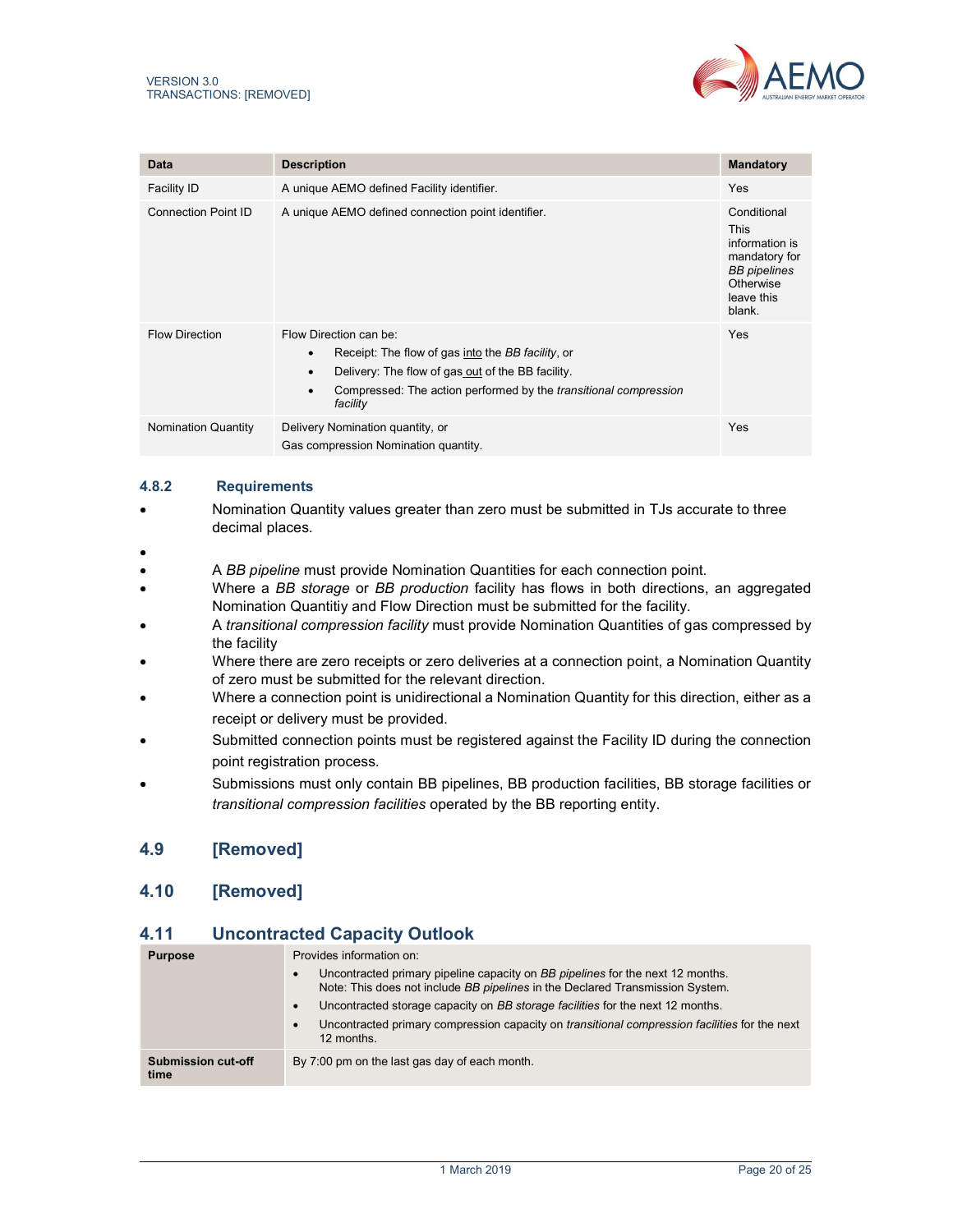

| <b>Rollover</b>    | Submitted values roll forward in the following manner:<br>The Uncontracted Capacity Outlook data is deemed to be unchanged for each of the months<br>specified in the most recent submission; and<br>For subsequent months, the Uncontracted Capacity Outlook data is deemed to be the same<br>as the data for the last month in the most recent Uncontracted Capacity Outlook submission. |
|--------------------|--------------------------------------------------------------------------------------------------------------------------------------------------------------------------------------------------------------------------------------------------------------------------------------------------------------------------------------------------------------------------------------------|
| <b>Required by</b> | BB pipelines, BB storage facilities and transitional compression facilities.                                                                                                                                                                                                                                                                                                               |
| <b>Exemptions</b>  | No exemptions are given for this submission.                                                                                                                                                                                                                                                                                                                                               |

## 4.11.1 Data elements

| Data                        | <b>Description</b>                                                                                                                                                                                                                                                                                                                                                                                                                                                                                                                                                       | <b>Mandatory</b>                                                                                                                                     |
|-----------------------------|--------------------------------------------------------------------------------------------------------------------------------------------------------------------------------------------------------------------------------------------------------------------------------------------------------------------------------------------------------------------------------------------------------------------------------------------------------------------------------------------------------------------------------------------------------------------------|------------------------------------------------------------------------------------------------------------------------------------------------------|
| Facility Id                 | A unique AEMO defined Facility identifier.                                                                                                                                                                                                                                                                                                                                                                                                                                                                                                                               | Yes                                                                                                                                                  |
| <b>Outlook Month</b>        | The outlook month.                                                                                                                                                                                                                                                                                                                                                                                                                                                                                                                                                       | Yes                                                                                                                                                  |
| Outlook Year                | The outlook year.                                                                                                                                                                                                                                                                                                                                                                                                                                                                                                                                                        | Yes                                                                                                                                                  |
| Capacity Type               | Capacity type can be either:<br>Storage: Holding capacity in storage, or<br>MDQ: Daily maximum firm capacity (name plate) under the expected<br>$\bullet$<br>operating conditions adjusted for any Facility that is 'mothballed',<br>decommissioned or down-rated and / or cannot be recalled within 1<br>week, planned maintenance excepted. Reflects any long terms<br>changes (greater than 12 months), or<br>The maximum quantity of gas that can be compressed by the<br>transitional compression facility on a given day, without breaching<br>operational limits. | Yes                                                                                                                                                  |
| <b>Outlook Quantity</b>     | Capacity Outlook quantity.                                                                                                                                                                                                                                                                                                                                                                                                                                                                                                                                               | Yes                                                                                                                                                  |
| <b>Flow Direction</b>       | Indicates whether the capacity is for a BB storage facility's capacity for<br>injecting into or withdrawing from a BB pipeline. Flow Direction can be:<br>Receipt: The flow of gas into the BB storage facility, or<br>$\bullet$<br>Delivery: The flow of gas out of the BB storage facility.<br>$\bullet$<br>$\bullet$                                                                                                                                                                                                                                                  | Conditional<br>This field is<br>mandatory for BB<br>storage facilities.<br>Otherwise leave this<br>blank.                                            |
| <b>Capacity Description</b> | Free text to describe the meaning of the capacity number provided,<br>including a description of material factors that impact the capacity number<br>and any other relevant information.                                                                                                                                                                                                                                                                                                                                                                                 | Conditional<br>This information is<br>mandatory for BB<br>pipelines and<br>transitional<br>compression<br>facilities. Otherwise<br>leave this blank. |
| Receipt Location            | The Connection Point Id for the receipt location. In conjunction with the<br>Delivery point, this will indicate direction and location of the capacity.                                                                                                                                                                                                                                                                                                                                                                                                                  | Conditional<br>This information is<br>mandatory for BB<br>pipelines. Otherwise<br>leave this blank.                                                  |
| Delivery Location           | The Connection Point Id for the delivery location. In conjunction with the<br>Receipt point, this will indicate direction and location of the capacity.                                                                                                                                                                                                                                                                                                                                                                                                                  | Conditional<br>This information is<br>mandatory for BB<br>pipelines. Otherwise<br>leave this blank.                                                  |
| Description                 | Free text facility use is restricted to a description for reasons or comments<br>directly related to the quantity or the change in quantity provided in relation<br>to a BB facility (such as daily production data, nameplate rating, LCA flag,<br>etc.), and the times, dates, or duration for which those quantities or<br>changes in quantities are expected to apply.                                                                                                                                                                                               | <b>No</b>                                                                                                                                            |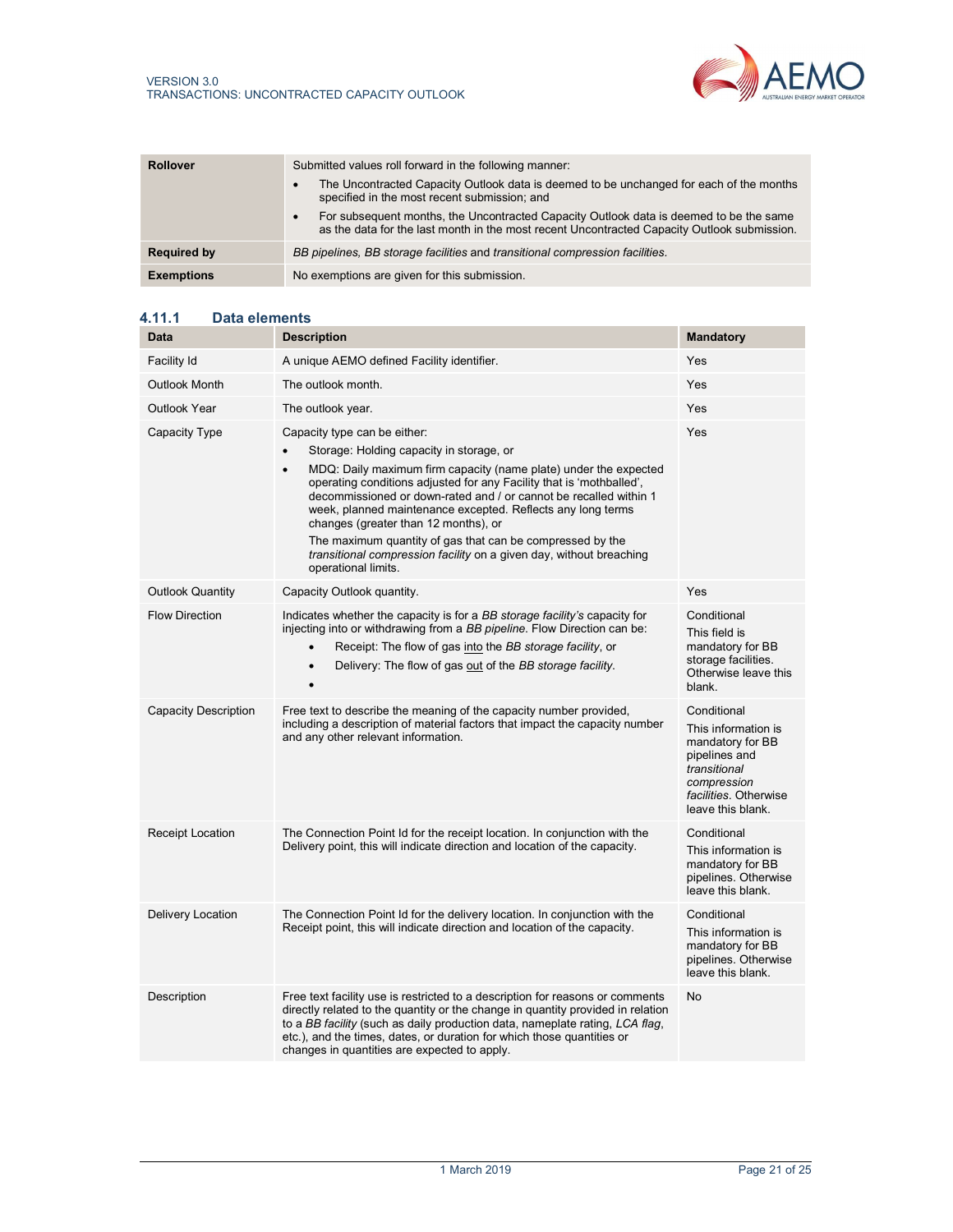

#### 4.11.2 Requirements

- Outlook Quantity must be submitted in TJs accurate to three decimal places.
- BB pipelines are required to submit capacities for each direction in which natural gas can be transported on the pipeline. An Outlook Quantity must be submitted with a Capacity Description and the Delivery and Receipt Points. Note that for complex pipeline facilities that involve more than two directions of flow, more than two capacities may be required.
- **BB storage facilities are required to report capacity for receipts into, and deliveries from, the BB** storage facility as well as the quantity of natural gas that can be held in storage.
- Transitional compression facilities must submit an Outlook Quantity with a Capacity Description for the facility.
- Where a facility's capacity is reduced to zero, a zero value must be submitted.
- Submissions must only contain BB pipelines, BB storage facilities or transitional compression facilities operated by the BB Reporting Entity.

# 4.12 BB Capacity Transaction

| <b>Purpose</b>                    | Provides information on:<br>BB capacity transactions, excluding those concluded through the gas trading exchange.                                                                                                                                                                                                                                                                        |
|-----------------------------------|------------------------------------------------------------------------------------------------------------------------------------------------------------------------------------------------------------------------------------------------------------------------------------------------------------------------------------------------------------------------------------------|
| <b>Submission cut-off</b><br>time | The earlier of:<br>1 business day after the <i>trade date</i> for the <i>BB capacity transaction</i> ; and<br>(a)<br>The day prior to the date on which the service term for the BB capacity transaction starts.<br>(b)<br>Or where the service term for a BB capacity transaction starts on the trade date for the<br>transaction, as soon as reasonably practicable on the trade date. |
| <b>Rollover</b>                   | No Rollover                                                                                                                                                                                                                                                                                                                                                                              |
| <b>Required by</b>                | BB transportation facility user or capacity transaction reporting agent                                                                                                                                                                                                                                                                                                                  |
| <b>Exemptions</b>                 | No exemptions are given for this submission.                                                                                                                                                                                                                                                                                                                                             |

#### 4.12.1 Data elements

| <b>Data</b>        | <b>Description</b>                                  | <b>Mandatory</b>                                                                                             |
|--------------------|-----------------------------------------------------|--------------------------------------------------------------------------------------------------------------|
| Trade Id           | A unique AEMO defined trade identifier.             | Conditional<br>This field is<br>mandatory when<br>updating an existing<br>trade.                             |
| Trade Date         | Date the trade was made.                            | <b>Yes</b>                                                                                                   |
| From Gas Date      | Effective start date of the trade                   | <b>Yes</b>                                                                                                   |
| To Gas Date        | Effective end date of the trade                     | Yes                                                                                                          |
| <b>Buyers Name</b> | The descriptive name of the buyer                   | Yes                                                                                                          |
| Sellers Name       | The descriptive name of the seller                  | Yes                                                                                                          |
| Facility Id        | The unique AEMO defined Part 24 Facility Identifier | Conditional<br>This information is<br>mandatory for Part<br>24 facilities.<br>Otherwise leave this<br>blank. |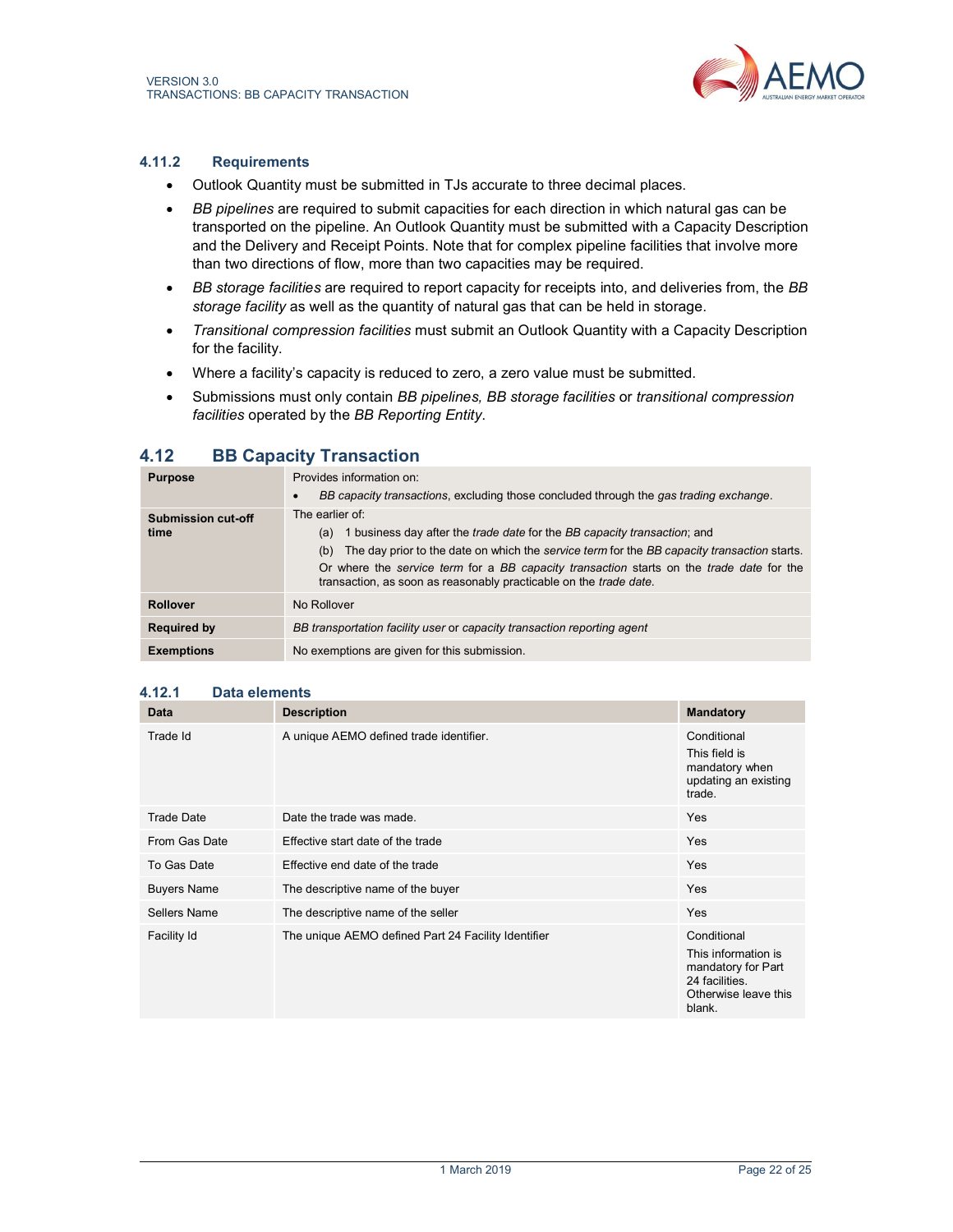

| Data                                     |                                                                                                                                                                                                                                                                                                                                                                            |                                                                                                                                                                                     |
|------------------------------------------|----------------------------------------------------------------------------------------------------------------------------------------------------------------------------------------------------------------------------------------------------------------------------------------------------------------------------------------------------------------------------|-------------------------------------------------------------------------------------------------------------------------------------------------------------------------------------|
|                                          | <b>Description</b>                                                                                                                                                                                                                                                                                                                                                         | Mandatory                                                                                                                                                                           |
| <b>Facility Name</b>                     | The descriptive name of the Facility that is not registered as a Part 24<br>Facility.                                                                                                                                                                                                                                                                                      | Conditional<br>This information is<br>mandatory for<br>facilities that are<br>NOT Part 24<br>facilities. Otherwise<br>leave this blank.                                             |
| <b>Flow Direction</b>                    | The directional of flow relative to the general direction of the facility that is<br>not registered as a Part 24 facility. Valid values are:<br><b>NORTH</b><br>$\bullet$<br>NORTH_EAST<br>$\bullet$<br>NORTH_WEST<br>$\bullet$<br><b>EAST</b><br>$\bullet$<br><b>SOUTH</b><br>$\bullet$<br>SOUTH_EAST<br>$\bullet$<br>SOUTH_WEST<br>$\bullet$<br><b>WEST</b><br>$\bullet$ | Conditional<br>This information is<br>mandatory for<br>facilities that are<br>NOT Part 24<br>facilities. Otherwise<br>leave this blank.                                             |
| Standard OTSA                            | Identify if a standard OTSA was used. Valid values:<br><b>YES</b><br><b>NO</b><br>$\bullet$                                                                                                                                                                                                                                                                                | Yes                                                                                                                                                                                 |
| <b>BB Transportation</b><br>Service Type | The transportation service type. Valid values:<br>FORWARD HAUL<br>$\bullet$<br><b>BACKHAUL</b><br>$\bullet$<br><b>PARK</b><br>$\bullet$<br><b>LOAN</b><br>$\bullet$<br><b>COMPRESSION</b><br>$\bullet$                                                                                                                                                                     | Yes                                                                                                                                                                                 |
| Priority                                 | The priority of the traded capacity                                                                                                                                                                                                                                                                                                                                        | Yes                                                                                                                                                                                 |
| Receipt Point Id                         | The unique AEMO defined Receipt Part 24 Service Point identifier. This is<br>the point where gas is injected into the pipeline.                                                                                                                                                                                                                                            | Conditional<br>This information is<br>mandatory for Part<br>24 facilities; and<br><b>BB</b> Transportation<br>Service Type =<br>FORWARD HAUL,<br><b>BACKHAUL or</b><br>COMPRESSION. |
| Delivery Point Id                        | The unique AEMO defined Delivery Part 24 Service Point identifier. This is<br>the point where gas is withdrawn from the pipeline.                                                                                                                                                                                                                                          | Conditional<br>This information is<br>mandatory for Part<br>24 facilities; and<br><b>BB</b> Transportation<br>Service Type =<br>FORWARD HAUL,<br><b>BACKHAUL or</b><br>COMPRESSION. |
| Park Loan Point Id                       | The unique AEMO defined Part 24 Service Point identifier.                                                                                                                                                                                                                                                                                                                  | Conditional<br>This information is<br>mandatory for Part<br>24 facilities; and<br><b>BB</b> Transportation<br>Service Type =<br>PARK or LOAN.                                       |
| Quantity                                 | The traded maximum daily quantity (MDQ) (GJ/day).                                                                                                                                                                                                                                                                                                                          | Yes                                                                                                                                                                                 |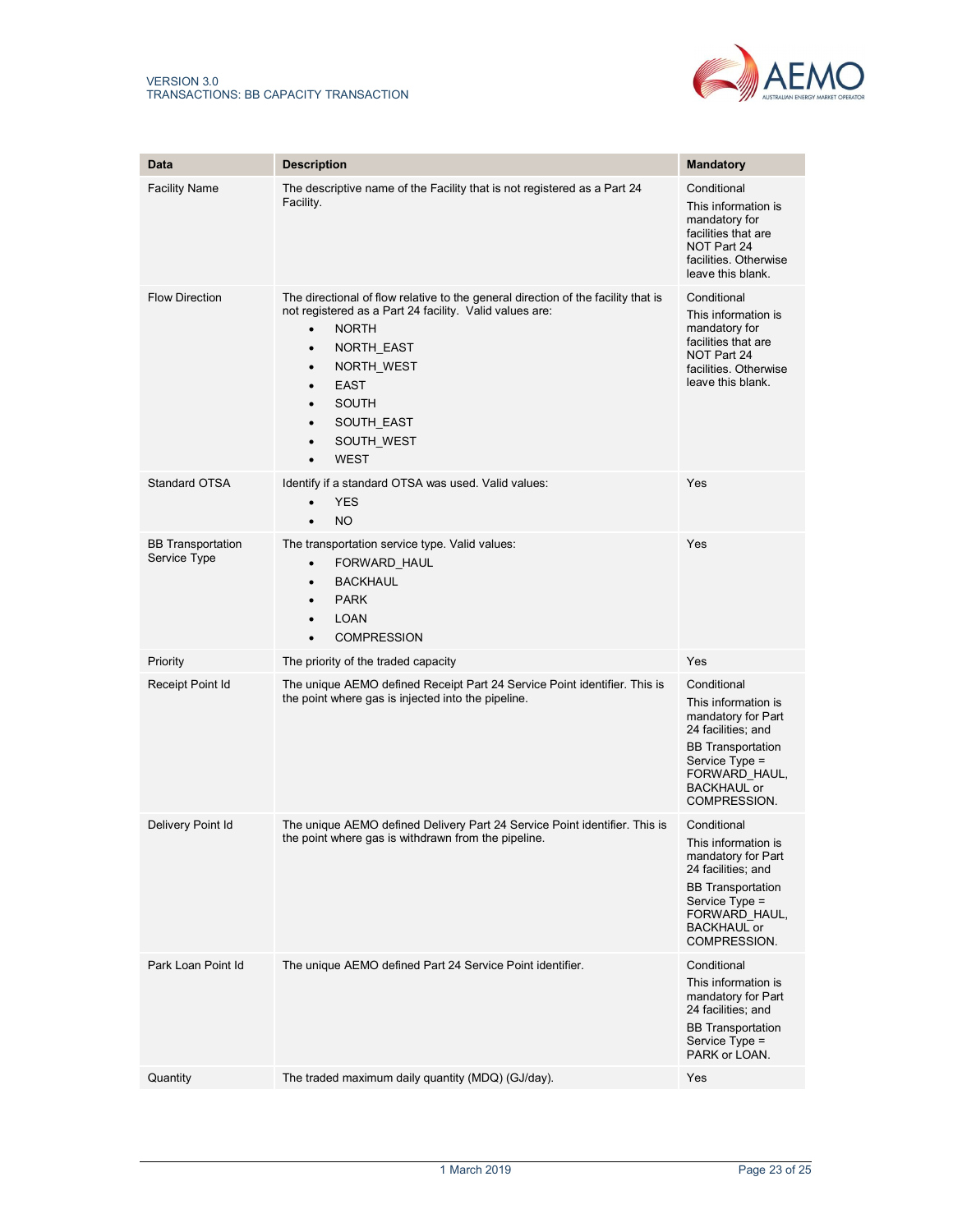| Data                          | <b>Description</b>                                                 | <b>Mandatory</b> |
|-------------------------------|--------------------------------------------------------------------|------------------|
| <b>MHQ</b>                    | The traded maximum hourly quantity (GJ/hour).                      | Yes              |
| Price                         | The price of the capacity traded (\$/GJ/day).                      | Yes              |
| Price structure               | The price structure applied over the term of the trade.            | No               |
| Price escalation<br>mechanism | The price escalation mechanism applied over the term of the trade. | No               |

#### 4.12.2 Requirements

- Delivery and Receipt Point Id's must be valid within the registered list of service points in the transportation service point register established under Part 24 where the Facility Id is populated.
- Park Loan Point Id's must be valid within the registered list of service points in the transportation service point register established under Part 24 where the Facility Id is populated.
- Facility Name and Flow Direction must be populated where the Facility is not registered under Part 24.
- Quantity and MHQ must be greater than 0
- Price must be equal to or greater than 0.

# 4.13 Auction Curtailment Notice

| <b>Purpose</b>             | Provides a notice if an auction service is subject to curtailment in respect of a gas day.                                                                                                                                                                                                                                             |  |
|----------------------------|----------------------------------------------------------------------------------------------------------------------------------------------------------------------------------------------------------------------------------------------------------------------------------------------------------------------------------------|--|
| Submission cut-off<br>time | In accordance with Rule 190A(2), an auction curtailment notice must be provided to AEMO as<br>$\bullet$<br>soon as practicable after the BB reporting entity becomes aware of the circumstances giving<br>rise to the curtailment                                                                                                      |  |
|                            | In accordance with Rule 190A(3), a BB reporting entity must update the auction curtailment<br>notice for its BB auction facility if the information provided in the auction curtailment notice is no<br>longer accurate, including due to circumstances resulting in additional curtailment of the auction<br>service for the gas day. |  |
| Rollover                   | No Rollover                                                                                                                                                                                                                                                                                                                            |  |
| <b>Required by</b>         | BB reporting entity for a BB auction facility.                                                                                                                                                                                                                                                                                         |  |
| <b>Exemptions</b>          | No exemptions are given for this submission.                                                                                                                                                                                                                                                                                           |  |

#### 4.13.1 Requirements

- The data elements and requirements for this submission are specified as per the Auction Service Curtailment Notice transaction in the Capacity Transfer and Auction Interface Protocol, provided for by the Capacity Transfer and Auction Procedures.
- The transaction has been specified such that the facility operator for a Part 24 facility will provide this information in accordance the Capacity Transfer and Auction Interface Protocol.

## 4.14 Daily Auction Service Curtailment Information

| <b>Purpose</b>                    | Provides information about the amount of curtailed quantity of an auction service for each BB<br>Auction Facility. |
|-----------------------------------|--------------------------------------------------------------------------------------------------------------------|
| <b>Submission cut-off</b><br>time | As specified in the Capacity Transfer and Auction Procedures                                                       |
| <b>Rollover</b>                   | No Rollover                                                                                                        |